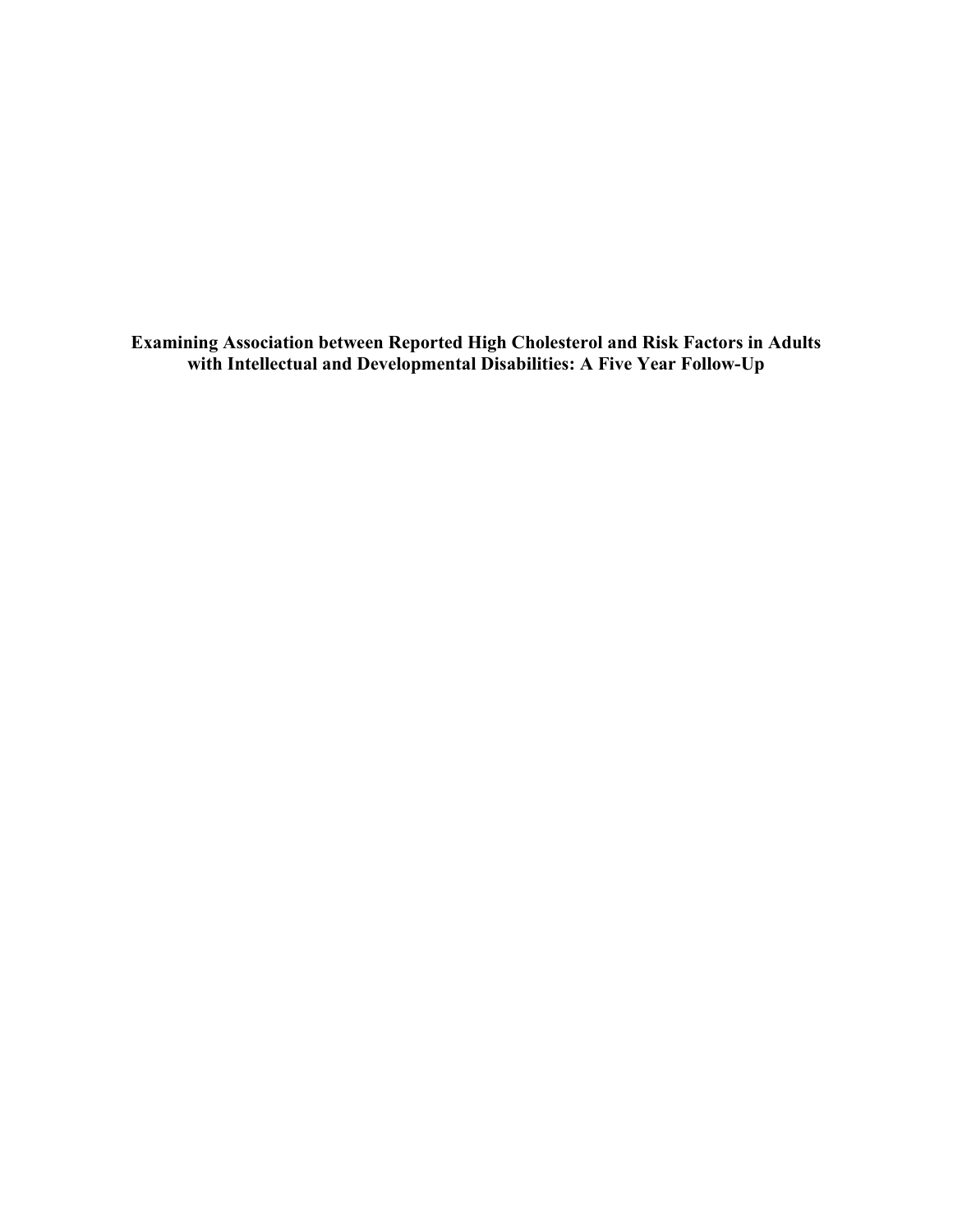Having high cholesterol puts people at risk for heart disease, which is the leading cause of death in the United States (Arnett, Jacobs, Luepker, Blackburn, Armstrong, & Claas, 2005; Ford, Pearson, Zhao, & Mokdad, 2010; Hyre, Muntner, Menke, Raggi, & He, 2007; Kuklina, Yoon, & Keenan, 2010; Sinning, Leistner, & Landmesser, 2016; Williams, 2002). Heart disease is a term that includes coronary heart disease and other heart conditions that might affect the heart's muscle, valves or rhythm. According to the 1999-2006 National Health and Nutrition Examination Survey (NHANES) data, approximately 65% of young adults who had coronary heart disease (CHD) or a CHD equivalent as well as 26% of young adults who had 2 or more risk factor had a high low density lipoprotein (LDL) level (Kuklina, Yoon, & Keenan, 2010). Although mean total cholesterol, triglycerides, and LDL levels declined from 1999 to 2014 in the United States (Rosinger, Carroll, Lacher, & Ogden, 2017), high cholesterol remains a major risk factor for heart disease and stroke (Mayo Clinic, 2016; World Heart Federation, 2017). High cholesterol can cause atherosclerosis and reduced blood flow through the arteries which can contribute to CHD-related complications such as chest pain, heart attack and stroke (Mayo Clinic, 2016; World Heart Federation, 2017). Lowering cholesterol can reduce the risk of having a heart attack, needing heart bypass surgery or angioplasty, and dying of heart disease (CDC, 2011). Certain health conditions, lifestyles, and family history can increase an individual's risk for high cholesterol (CDC, 2016). For example, diabetes increases the risk for high cholesterol by causing sugars to build up in the blood due to insufficient insulin production or insulin resistance (Williams, 2002). Some of these risk factors are non-modifiable, such as age or family history; whereas, other risk factors such as diabetes, physical activity, diet and obesity are modifiable (Mayo Clinic, 2016). Not getting enough physical activity can contribute to weight gain. Obesity is linked to higher triglycerides, higher "bad" cholesterol levels, and lower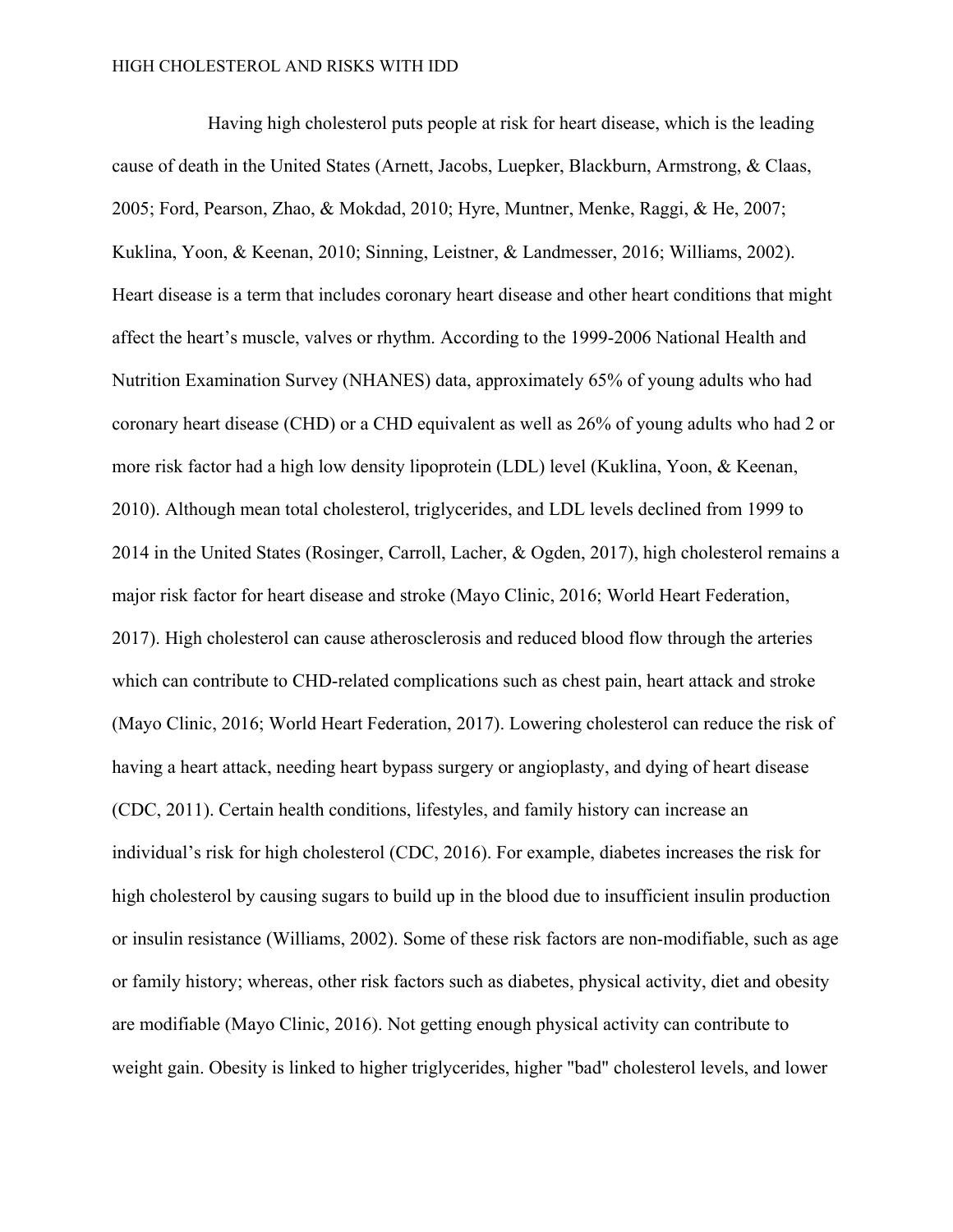"good" cholesterol levels. In addition to high cholesterol, obesity can also directly lead to heart disease, high blood pressure, and diabetes (CDC, 2016).

CHD is a substantial morbidity risk in older adults with IDD, hypertension, high cholesterol and diabetes mellitus directly related to CHD (de Winter, Magilsen, van Alfen, Penning, & Evenhuis, 2009; de Winter, Bastiaanse, Hilgenkamp, Evenhuis, & Echteld, 2012a; **Henderson, Robinson, Davidson, Haveman, Janicki, & Albertini, 2008**). Evidence also shows that adults with IDD are more likely to have high cholesterol than the general population and therefore a higher risk for CHD (**Henderson et al, 2008;** National University of Singapore, 2013; Sohler, Lubetkin, Levy, Soghomonian, & Rimmerman, 2009). The prevalence of some risk factors for high cholesterol is higher in adults with IDD than the general population. For instance, in comparison with the general population obesity is a significantly greater problem among adults with IDD (de Winter, Bastiaanse, Hilgenkamp, Evenhuis, & Echteld, 2012b; Hsieh, Rimmer, & Heller, 2014;Yamaki, 2005). People with IDD are at higher risk of diabetes which is attributed to obesity, reduced physical activity, elevated blood pressure, and poor nutrition (McVilly, McGillivray, Curtis, Lehmann, Morrish, & Speight, 2014; Rey-Conde, & Lennox, 2007; Rimmer & Yamaki, 2006). Prevalence rates of diabetes among people with IDD vary with studies suggesting occurrence rates between 0.4% to 25% (MacRae et al., 2015). According to de Winter and colleagues (2015), 12.5% of older people with IDD have diabetes compared to 9.1% of people in the general population. Reichard and Stolzle (2011) reported that 18.5% of people with IDD have diabetes compared to 3.7% of people in the general population with diabetes. Despite these different figures, overall studies have shown that people with autism (Cooper, Melville, & Morrison, 2004) and Down syndrome (Rimmer & Yamaki, 2006) have greater prevalence of diabetes than the general population. As such, it is imperative to study the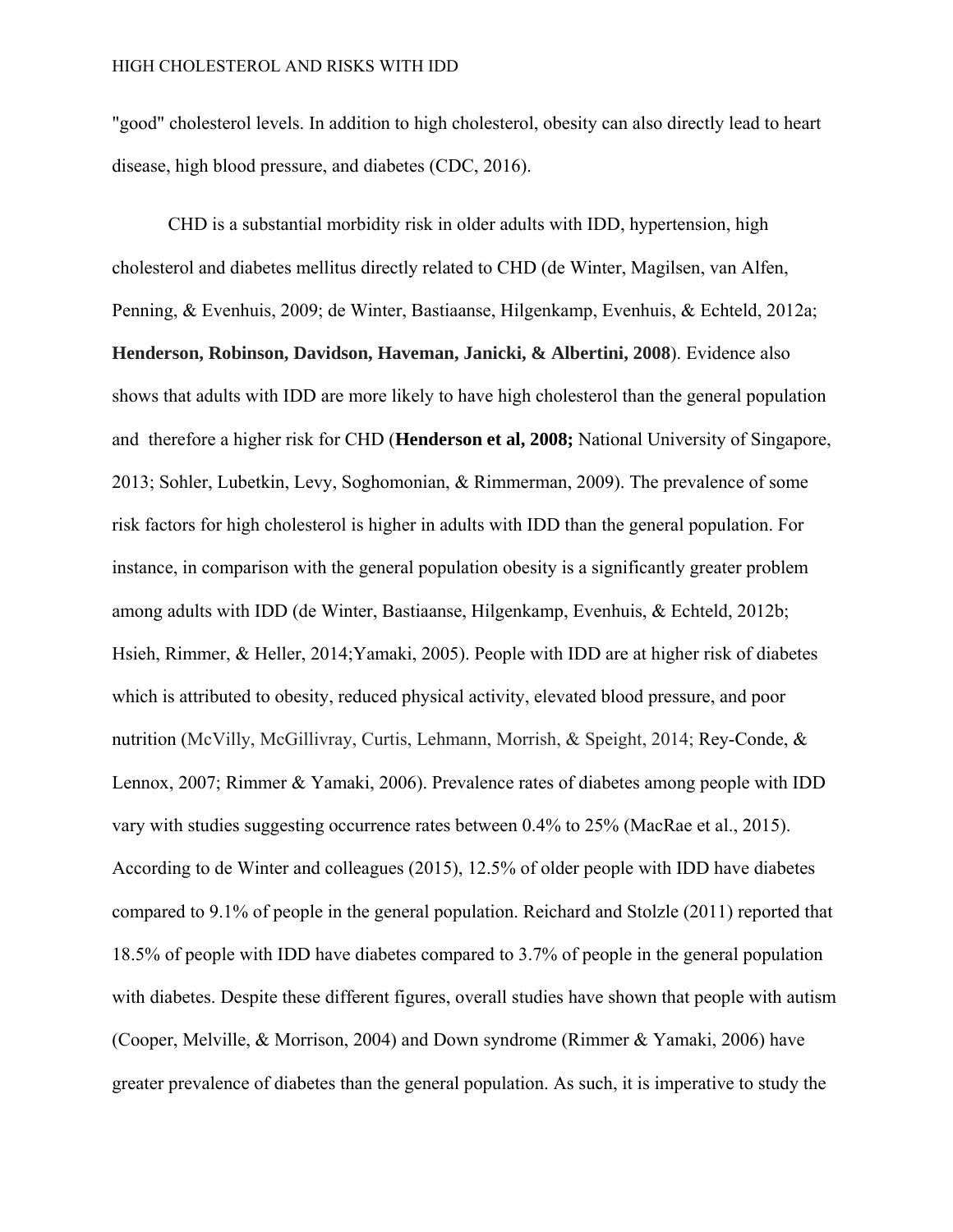effects of modifiable risk factors on high cholesterol in adults with IDD. However, there is very little empirical evidence, particularly from longitudinal studies, of the association between the aforementioned risk factors and high cholesterol among the IDD population. This study examined whether being physically inactive, having obesity, and/or having diabetes were predictors of reported high cholesterol over a 5 year span among adults with IDD. In addition, this study explored whether there were any mediating effects of diabetes on the relationship between obesity and high cholesterol.

## **Method**

## **Participants**

A total of 1,618 adults aged 18 years and older with IDD participated in the Longitudinal Health and Intellectual and Development Study (LHIDDS) over five years (4 time points: Year 1, 2, 3 & 5) and provided information regarding their health, physical function, and health behaviors. At Year 1 out of 2,841 surveys that were distributed, 1,618 surveys were completed and returned at baseline with an overall response rate of 57%. A total of 1,275 participants (79% response rate) completed the survey in Year 2, followed by 1,176 (76% response rate) in Year 3 and 924 (73% response rate) in Year 5. **The overall response rate of people who completed**  the first survey and returned data for each of the 4 years was  $57\%$  ( $n = 924$ ). The baseline cohort consisted of 726 females and 892 males with IDD, aged 18 years and older, and living in various residential settings across 50 states. Participants ranged in age from 18 to 86 years ( $M =$ 38.84, SD = 14.27). Eighty-nine percent of the participants were Caucasian, 6% African American, 1.5% Hispanic and 3% other racial identities. Twenty-five percent of participants had Down syndrome, 13% cerebral palsy, and 12% autism or pervasive developmental disorder. Over half (56%) of the participants were living with a family member or relative, 29% were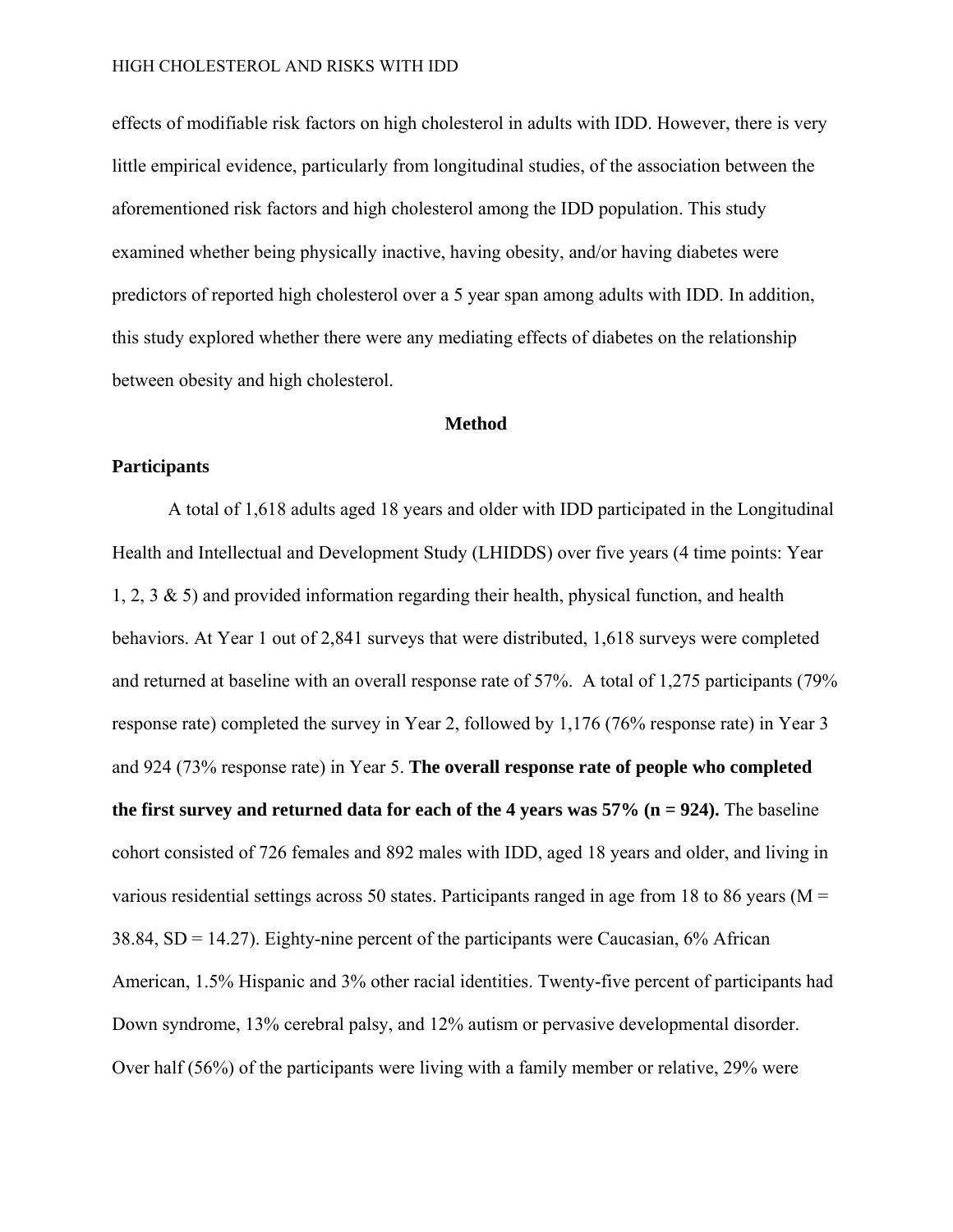living on their own, and 14% were living in a foster home or group home. This longitudinal study used the Longitudinal Health and Intellectual and Developmental Disability Survey (LHIDDS) to collect data and examined the relationships among modifiable health behaviors, risk factors, chronic health conditions, psychosocial well-being, and social participation of adults with IDD. Hsieh at al. (2012) provides a detailed description of this survey. An expert panel reviewed the questions in the survey for content, clarity, and significance to the target population and provided feedback on each item after the development of survey using a comprehensive review of existing health survey instruments (e.g., National Health and Nutrition Examination Survey, National Health Interview Survey, Behavioral Risk Factor Surveillance Survey, University of Michigan Health Risk Appraisal Questionnaire). Then, the survey was pilot tested for usability and item clarity with a sample of 10 informants. Test–retest reliability was done with 15 primary caregivers and 15 direct support staff, with test–retest intervals ranging from 2 weeks to 6 weeks. Approximately 52% of the retests were conducted within 2 weeks, 21% within 2–3 weeks, and 27% within 3–6 weeks. For the categorical questions, test–retest reliability (k-statistic) ranged from 0.68 to 0.95 and for the interval questions, the test–retest reliability (intraclass correlation coefficient) ranged from 0.75 to 0.94.

## **Procedure**

The study recruited family members or primary caregivers of adults with IDD by asking families at Special Olympics events, posting or distributing recruitment information through various avenues (e.g. Facebook, newsletter advertisements, and conferences), collaborating with managed care organizations, and communicating about the study with various service agencies. We used a mixed-method (mail and online surveys) data collection procedure **to reach more**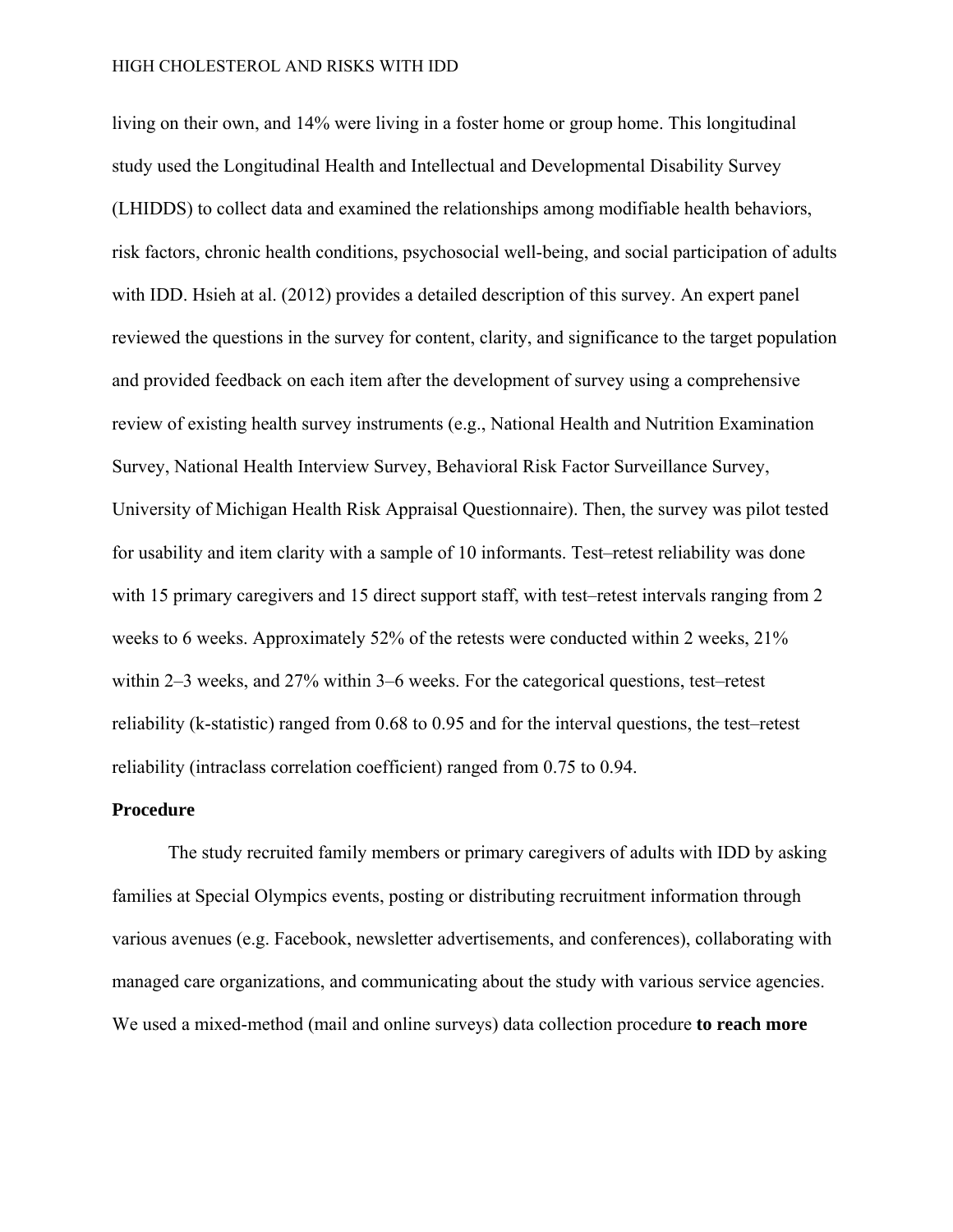**participants.** Informants were asked to complete a paper or online survey, depending on their preference.

## **Measures**

The outcome measure in this analysis was reported high cholesterol status. The independent variables included three factors: (1) demographic, (2) chronic health conditions, and (3) physical inactivity.

**Reported high cholesterol status**. We asked the informants "Does he/she have high cholesterol based on a diagnosis from a doctor?" The variable was defined as 1 (yes) for having a high cholesterol diagnosis and 0 (no) for not having a high cholesterol diagnosis.

**Demographic factors.** Demographic information included age, sex, and residence type (own home, family home, or foster/group home).

**Chronic health conditions.** Chronic health conditions included diabetes and obesity. *Diabetes.* We asked the informants "Does he/she have diabetes (type 1 or type 2) based on a diagnosis from a doctor?" The variable was defined as 1 (yes) for having a diabetes condition and 0 (no) for not having a diabetes condition. *Obesity status.* Obesity was determined by Body Mass Index (BMI), which was calculated using the following formula: BMI = weight  $(kg)/[\text{height (m)}]^2$ . Weight and height were informant-reported. Obesity was defined as a BMI equal to or greater than 30 kg/m<sup>2</sup>.

**Physical inactivity.** Physical inactivity was defined as "never/rarely did moderate and vigorous physical activities". Informants were asked two separate questions: (1) 'How many days a week does the person with IDD do moderate physical activities for at least 30 minutes on average?' and (2) 'How many days a week does he/she do vigorous activities for at least 20 minutes?'. The responses included "Never/rarely", "1 or 2 times a week", "3 times a week", and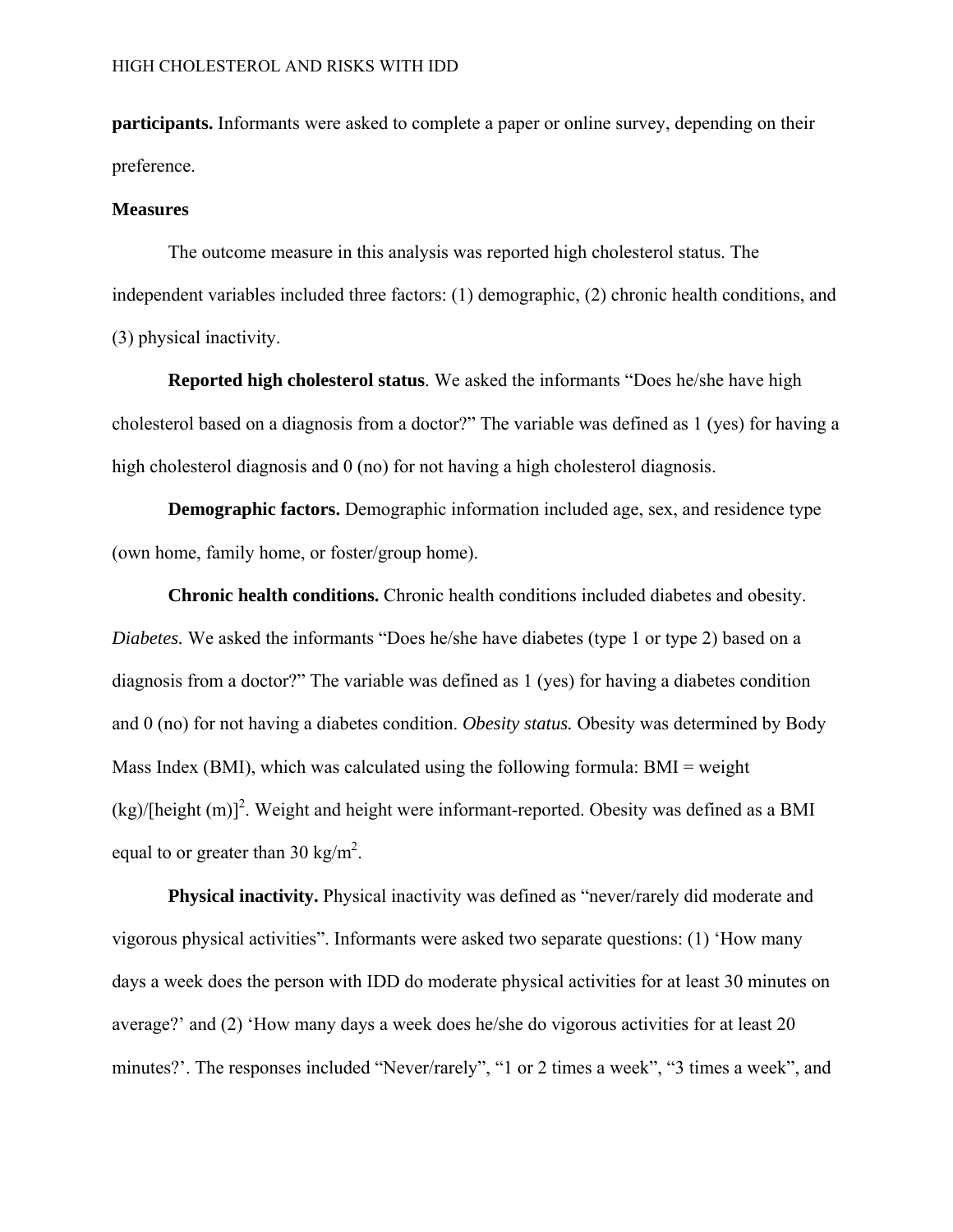"4 or more times a week". Physical inactivity was coded as 1(when participants responded "Never/rarely" to both of the questions) or 0 (when participants reported having engaged in any frequency of moderate or vigorous physical activities).

# **Data Analysis**

Data was summarized using descriptive statistics. Prevalence of reported high cholesterol was calculated by age, sex, living arrangement, and obesity status. Trend analysis using Cochran-Armitage trend test was conducted to look for any significant effects of prevalence of the outcome and the independent variables across time. **Trend tests included the participants who completed data for the outcome variable (reported high cholesterol) and the modifiable risk factors (obesity, diabetes, and physical inactivity) (See Table 2) at all the four time points.** A generalized estimating equations (GEE) model was constructed in SAS **version** 9.4 to examine whether chronic conditions (obesity and diabetes) and physical inactivity were associated with reported high cholesterol after adjusting for the demographic factors. Mediating effects of the independent variables on reported high cholesterol were assessed. **Baron and Kenny's (1986) steps were used to determine the mediation effect. Three regression equations were tested. The first equation tested if the initial variable significantly predicts the outcome variable. The second equation tested if the initial variable significantly predicts the mediator. In the third equation, both the initial variable and the mediator were entered simultaneously and were used to predict the criterion variable. Four criteria must be met to determine the mediation effect.** Mediation is established if the first and the second equations are shown to be significant. In addition, two criteria must be met in the third equation: the mediator must significantly predict the criterion variable and the direct relationship between the initial variable and the criterion variable must be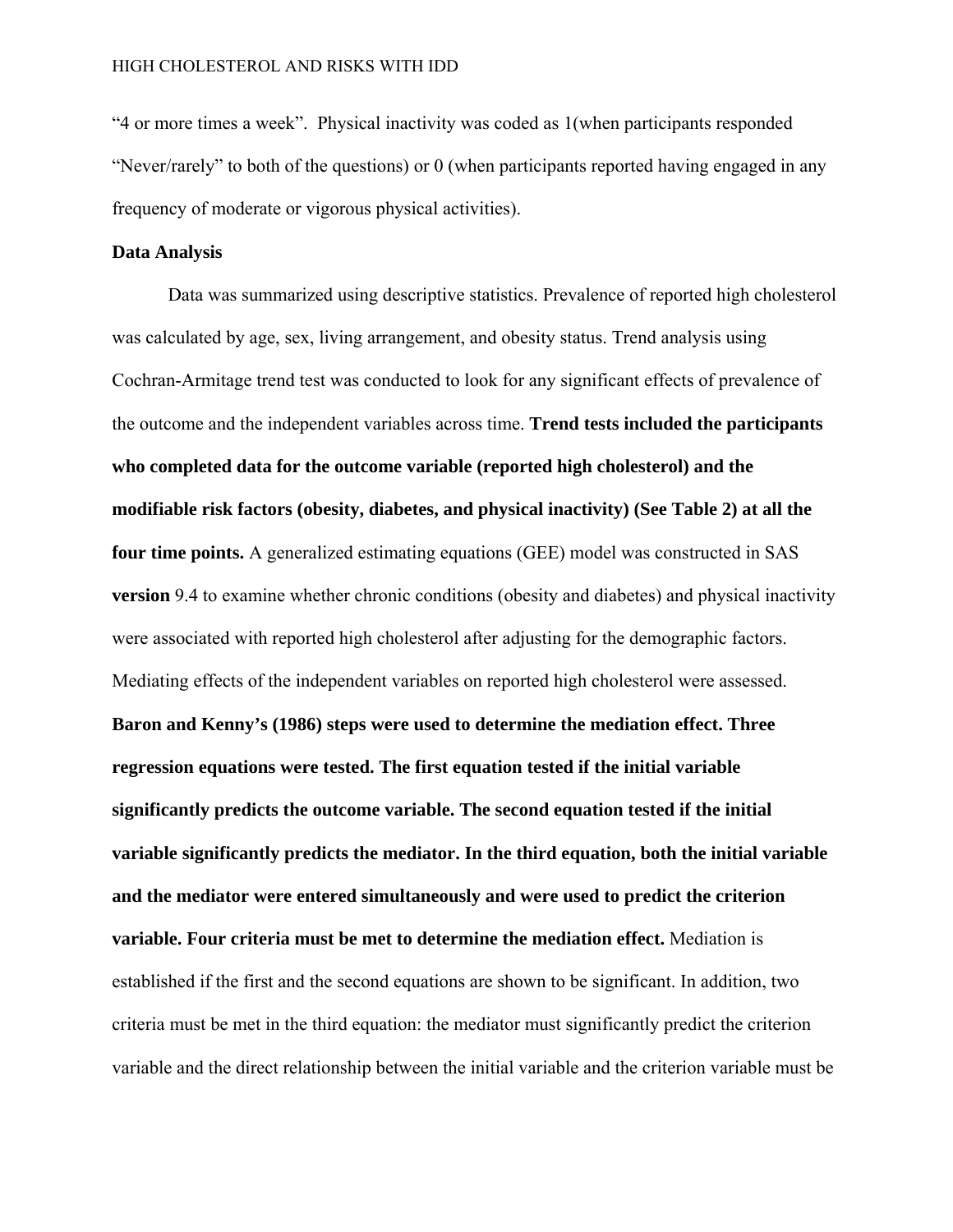reduced to zero in the second equation in order to establish full mediation. If the initial variable is reduced in absolute size but is different from zero when the mediator is controlled, partial mediation can then be concluded. Finally, we performed Sobel's (1982) test of significance to determine the extent to which a mediator contributed to the total effect on the criterion variable. A significance level at a p value of 0.05 was used for all analyses.

### **Results**

# **Prevalence Rates of High Cholesterol by Participant Characteristics at Baseline**

Table 1 presents the prevalence rates of reported high cholesterol by participant characteristics at baseline. The mean age of participants who had reported high cholesterol was 46.4 years  $(SD = 15.01$ , range = 19-85 years). The prevalence rate of reported high cholesterol significantly increased with age: 9.4% for 18-44 years, 21.9% for 45-64 years and 38.6% for 65 years and above (38.6%),  $X^2$  (2, N = 1,618) =77.21, p < 0.001. The prevalence rate of reported high cholesterol was higher among those living in group/foster homes (23.6%), compared to those living on their own (17.6%) and those living with family (10.1%),  $X^2$  (2, N = 1.547)  $=$ 32.39, p <0.001. The reported high cholesterol rate was higher among those who were obese (19.4%) rather than non-obese (10.7%),  $X^2$  (1, N = 1.523) =22.51, p < 0.001; among those who had diabetes (40.0%) compared to those who did not have diabetes (12.1%),  $X^2$  (1, N = 1,617)  $=69.15$ , p  $\leq 0.001$ ); and among those who were physically inactive (17.9%) rather than those who were physically active (12.6%),  $X^2$  (1, N = 1,618) =7.53, p <0.01.

…………………….

Insert Table 1

…………………….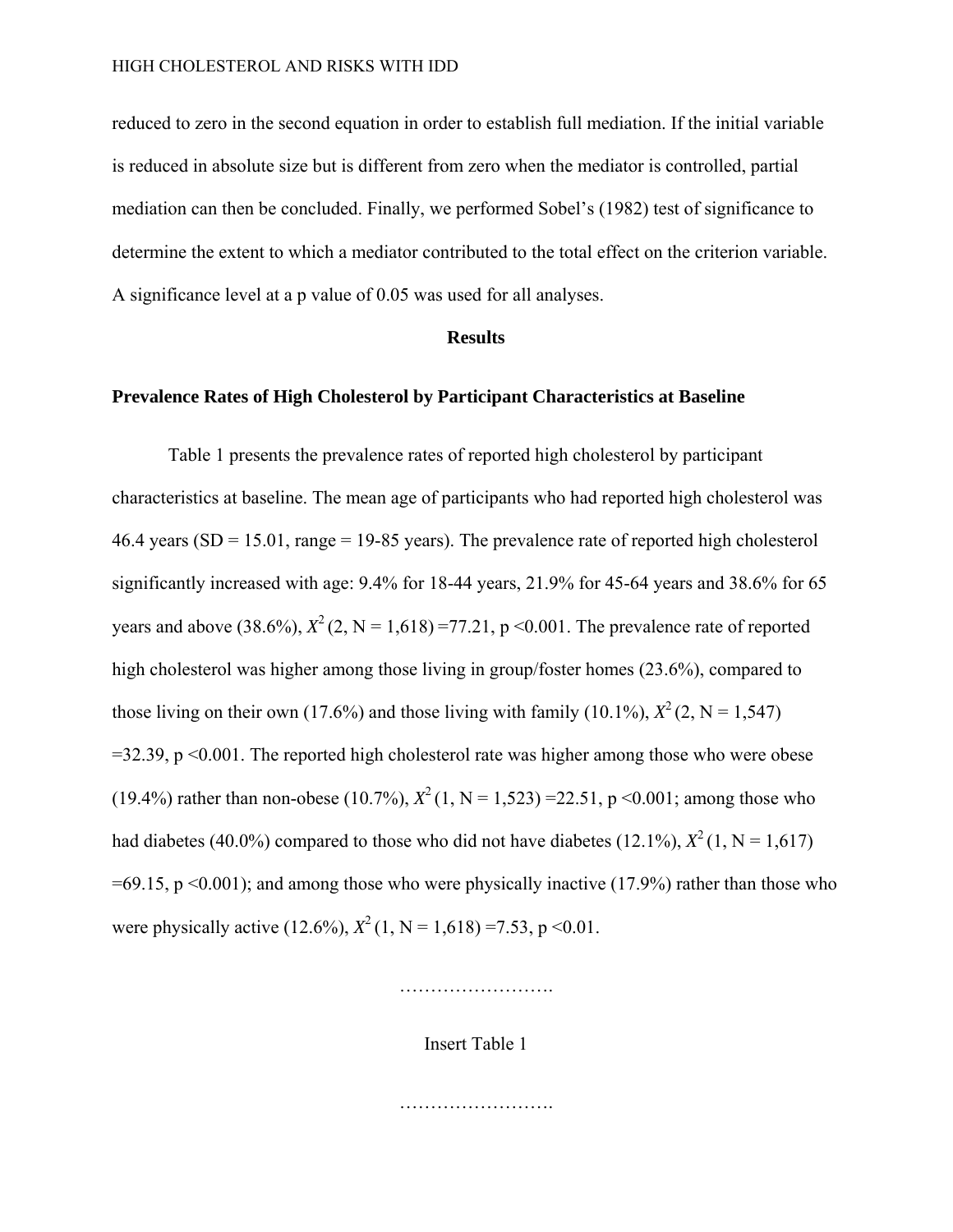# **Prevalence of Outcome and Predictor Variables over Time**

Table 2 shows the prevalence of the outcome and the predictor variables of only those participants who responded to these variables across all time points. The prevalence of reported high cholesterol increased over time (12.2% in Year 1, 14.7% in Year 2, 15.5% in Year 3, and 16.0% in Year 5). The Cochrane-Armitage trend test showed that the trend was significant (p=0.03). The prevalence of obesity was stable over time (24.1% in Year 1, 24.4% in Year 2, 26.5% in Year 3, and 25.0% in Year 5), while diabetes prevalence increased over time albeit non-significantly (p=0.20) (5.7% in Year 1, 6.2% in Year 2, 6.2% in Year 3, and 7.3% in Year 5). The prevalence of physical inactivity increased over time but not at a level of statistical significance (p=0.18) (28.3% in Year 1, 29.2% in Year 2, 28.9% in Year 3, and 32.0% in Year 5).

……………………………………………

Insert Table 2

……………………………………………

## **Results of Generalized Estimating Equations (GEE)**

Table 3 summarizes the GEE results of the four working correlation specifications. The lowest quasi-likelihood under the Independence Model Criterion (QIC) led to choose the Mdependent correlation model (3732.02) for analysis. Although the M-dependent correlation model gave the lowest QIC results, the estimated coefficients of the four models were also very close. In general, no significant sex effect was found. After multivariate adjustment, older age (45-64 years: OR=1.10, p <0.0001; 65 years and above: OR=1.30, p <0.0001), obesity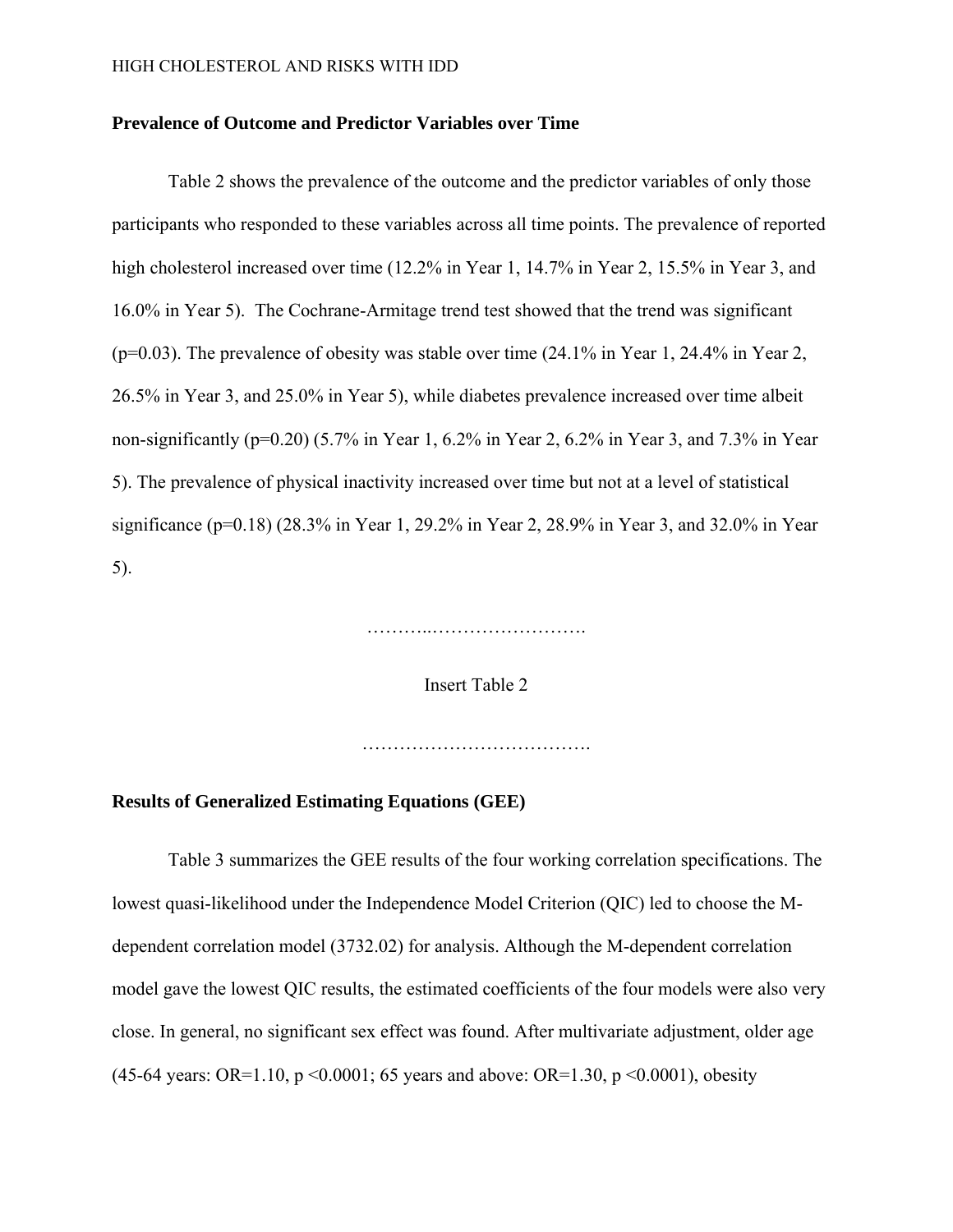(OR=1.07,  $p \le 0.0001$ ) and diabetes (OR=1.21,  $p \le 0.0001$ ) were significantly associated with reported high cholesterol status. Physical inactivity turned out insignificant.

………………………

Insert Table 3

…………………….

## **Mediator Effect of Diabetes on Association of Obesity and Reported High Cholesterol**

Existing literature suggests that obesity is a risk factor for both reported high cholesterol and diabetes (New York State Department of Health, 2016). Therefore, diabetes could serve as a mediating effect on the association between obesity and reported high cholesterol. Mediation effect was tested across the four time points. To test for mediation, three regression equations were conducted for each purpose at each time point. At baseline, the outcome (reported high cholesterol) was regressed on the predictor variable (obesity). This relationship was significant  $(b=0.12, p<0.0001)$ ; therefore, second and third equations proceeded. In the second equation, the mediator (diabetes) was regressed on the predictor variable (obesity). The result indicated that there was a significant relationship between the mediator and predictor variable ( $b = 0.14$ , p<0.0001). The third equation involved regressing the outcome (reported high cholesterol) variable simultaneously on the predictor (obesity) and mediator variable (diabetes). Since the predictor variable was reduced in absolute size but not zero when the mediator was controlled (β  $=0.09$ ,  $p<0.0001$ ), partial mediation was concluded. The Sobel test for significance of mediator was 4.57. Since Sobel  $z > 1.96$ , there was a significant mediating effect. The results also showed that 24.1% of total effects were explained by the mediator; therefore, there was a partial mediator effect of diabetes in the relationship between obesity and reported high cholesterol. The partial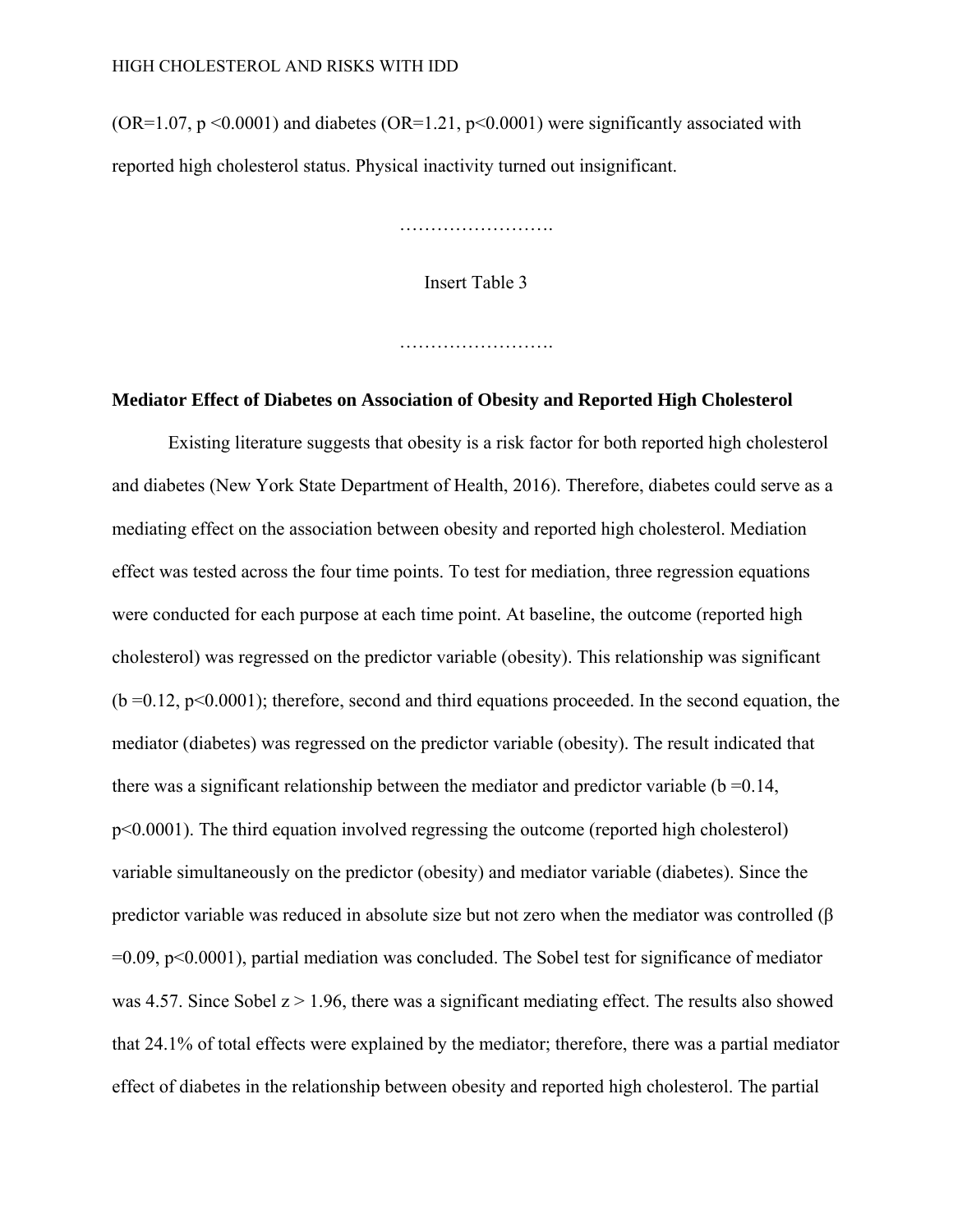mediation effect was found across all four time points (Table 4). Figure 1 shows the mediation effect graphically.

……….…………………….

Insert Table 4 and Figure 1

……………………………………

## **Discussion**

The results showed (after adjusting for age, sex, and residence type) that obesity and diabetes were predictive of reported high cholesterol in adults with IDD. These findings underline the need for the relationship between obesity and diabetes, and their association with reported high cholesterol, to be addressed within the IDD community.

Previous studies on the prevalence of diabetes among adults with IDD compared to the general population have provided varied results (MacRae et al., 2015; Reichard & Stolzle, 2011). The prevalence of reported diabetes in our study was 7.11% while prevalence rates ranged from 0.45-25% in other studies (MacRae et al., 2015). A few studies reported significantly higher rates of diabetes in people with IDD than the general population (de Winter, Hermans, Evenhuis, & Echteld, 2015; Reichard & Stolzle, 2011). However it is of note that de Winter et al. (2015) measured serum blood glucose for the diagnosis of diabetes, and Reichard and Stolzle (2011) based their study on self-reported surveys. This variation in the methods of data collection and determination of diabetes status likely contributes to the varying prevalence rates of diabetes, thereby causing difficulty in comparisons of results. Regardless of varying prevalence rates, diabetes (along with obesity), remains a modifiable risk factor that deserves the focus of interventions among this population.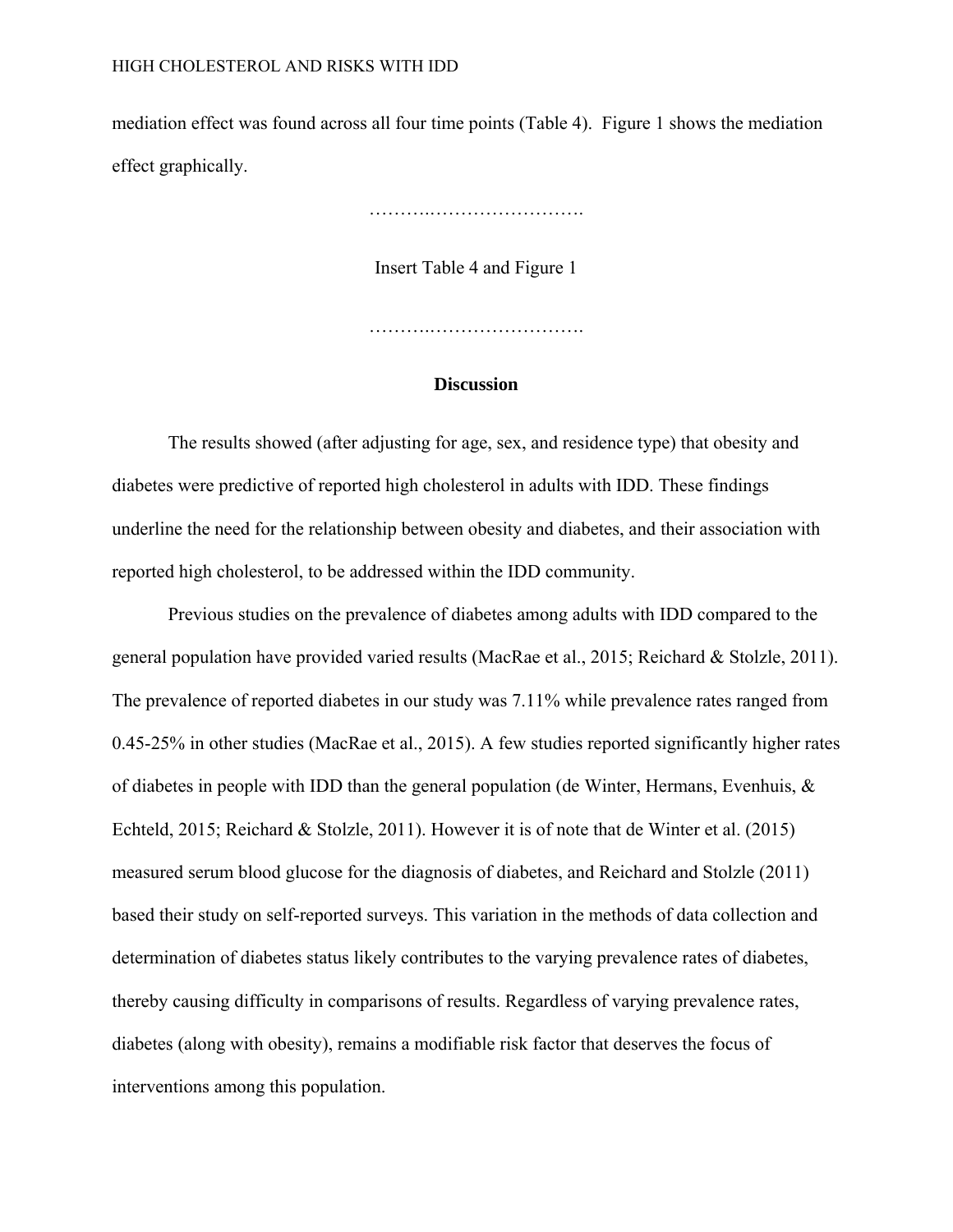Interestingly, there was a partial mediator effect of diabetes in the relationship between obesity and high cholesterol in the present study. The partial mediation effect was found across all time points. The mediation effect of diabetes could be explained by the fact that obesity is a risk factor for both reported high cholesterol and diabetes (New York State Department of Health, 2016); or, the effect could be explained by the multiple, interrelated factors associated with metabolic syndrome (Williams, 2002). Further studies are needed to explain the complex mechanisms, including pre-existing IDD-related diagnoses causing these effects.

While high cholesterol prevalence in the U.S., based on National Health and Nutrition Examination Survey (NHANES), is high among all populations (National Center for Health Statistics, 2016), the prevalence of high cholesterol among adults with IDD is substantially higher. The prevalence rate of reported high cholesterol at baseline in adults aged 20 years and above in our study was 14.4%. **Our study did not compare the prevalence rates of high cholesterol in adults with IDD with adults without disability. However, some studies that compared high cholesterol prevalence rates between adults with IDD and adults without disabilities (Henderson et al., 2008; Rimmer, Braddock, & Fujiura, 1994) reported that adults with IDD had higher cholesterol rates compared to adults without disabilities. Our results thus support the reports of previous studies (de Winter et al., 2009; National University of Singapore, 2013; Sohler et al., 2009) which also show that the adults with IDD are more prone to having high cholesterol compared with the general population.** While this population tends to exercise less, be more obese, and have poorer dietary habits (owing to reasons such as lack of day services, skilled staff, dietary advice as well as lifestyle changes and genetic predisposition) (Biswas, Shaherbano, & Hiremath, 2016), they also seem to get fewer health screenings (National University of Singapore, 2013) thereby a likelihood of having higher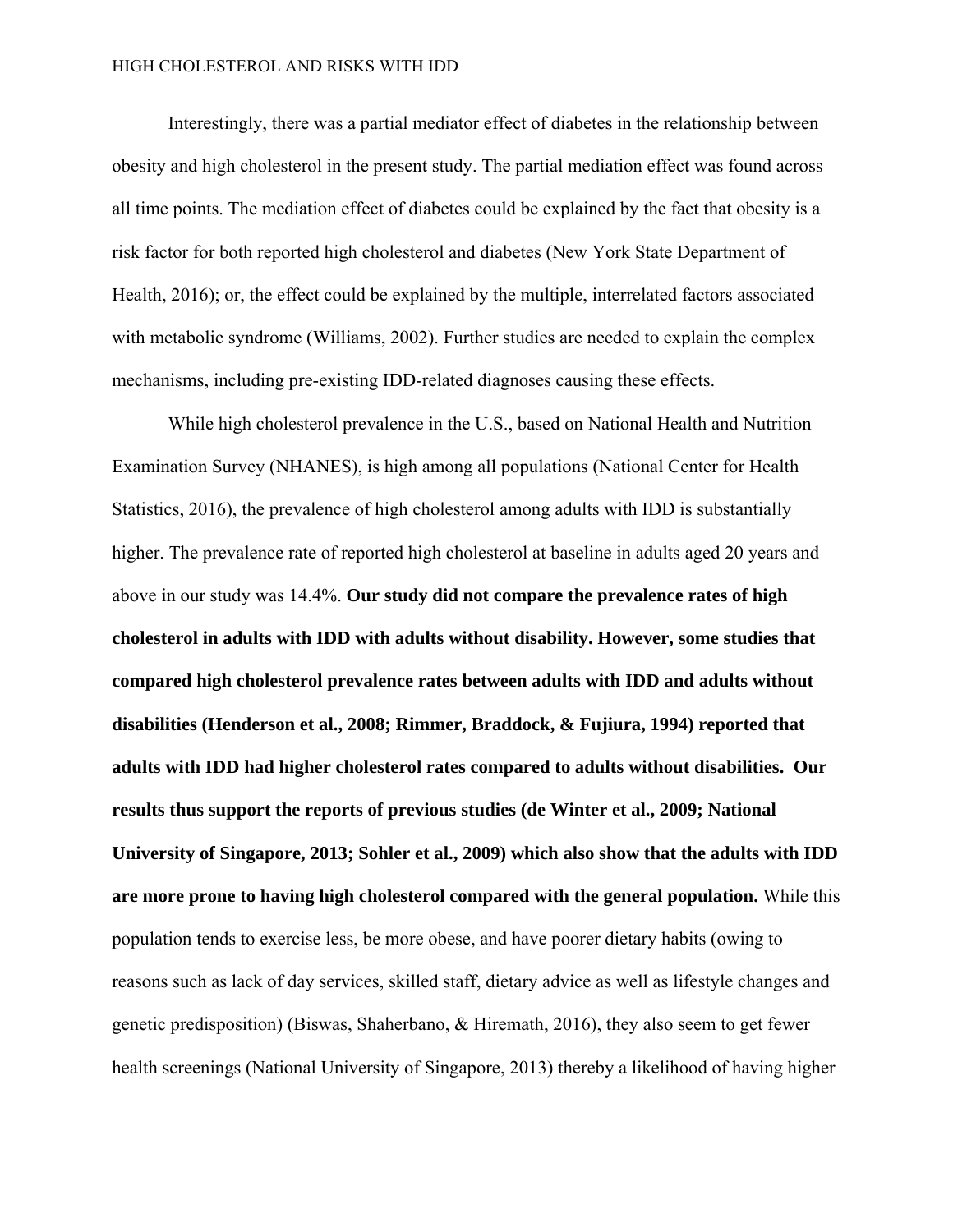cholesterol levels. Sohler and colleagues (2009) present evidence of high cholesterol becoming more prevalent in the IDD population and affecting people with IDD at younger ages than the general population as shown in our study. Similar to the prevalence rates of diabetes in the general population versus the IDD population, the variations occurring could be due to the differences in data collection methods. For instance, our study used informant-reported surveys. National Center for Health Statistics (2016) used the criteria for hypercholesterolemia as either measured serum total cholesterol greater than or equal to 240 mg/dL) or reporting taking cholesterol-lowering medications. **The study by Rimmer and colleagues (1994), and the** study at National University of Singapore Study (2013) used fasting blood lipid testing results, while **Henderson and colleagues (2008), and** Sohler and colleagues (2009) used medical chart reviews to assess high cholesterol in their participants.

Hence, there is an urgent need for improved intervention strategies to reduce high cholesterol levels in adults with IDD with better prevention approaches, cholesterol screenings, and treatment  $\&$  management of high cholesterol given the disparities in health and life opportunities in this population. The general physicians and other health professionals need to take responsibility in preventing, diagnosing and treating high cholesterol levels. High cholesterol can be managed if efforts are taken to identify high cholesterol levels through periodic screening and improved clinical treatment measures (Ford, Pearson, Zhao, & Mokdad, 2010). The US Preventive Services Task Force (USPSTF) advocates a targeted cholesterol screening approach for young adults (men aged 20 to 35 years and women aged 20 to 45 years). The USPSTF recommends screening young adults with CHD, CHD equivalents (other forms of atherosclerotic vascular disease, diabetes, or CHD risk of 20% or greater within 10 years), or one or more CHD risk factors (high blood pressure, smoking, family history, and obesity) (USPSTF,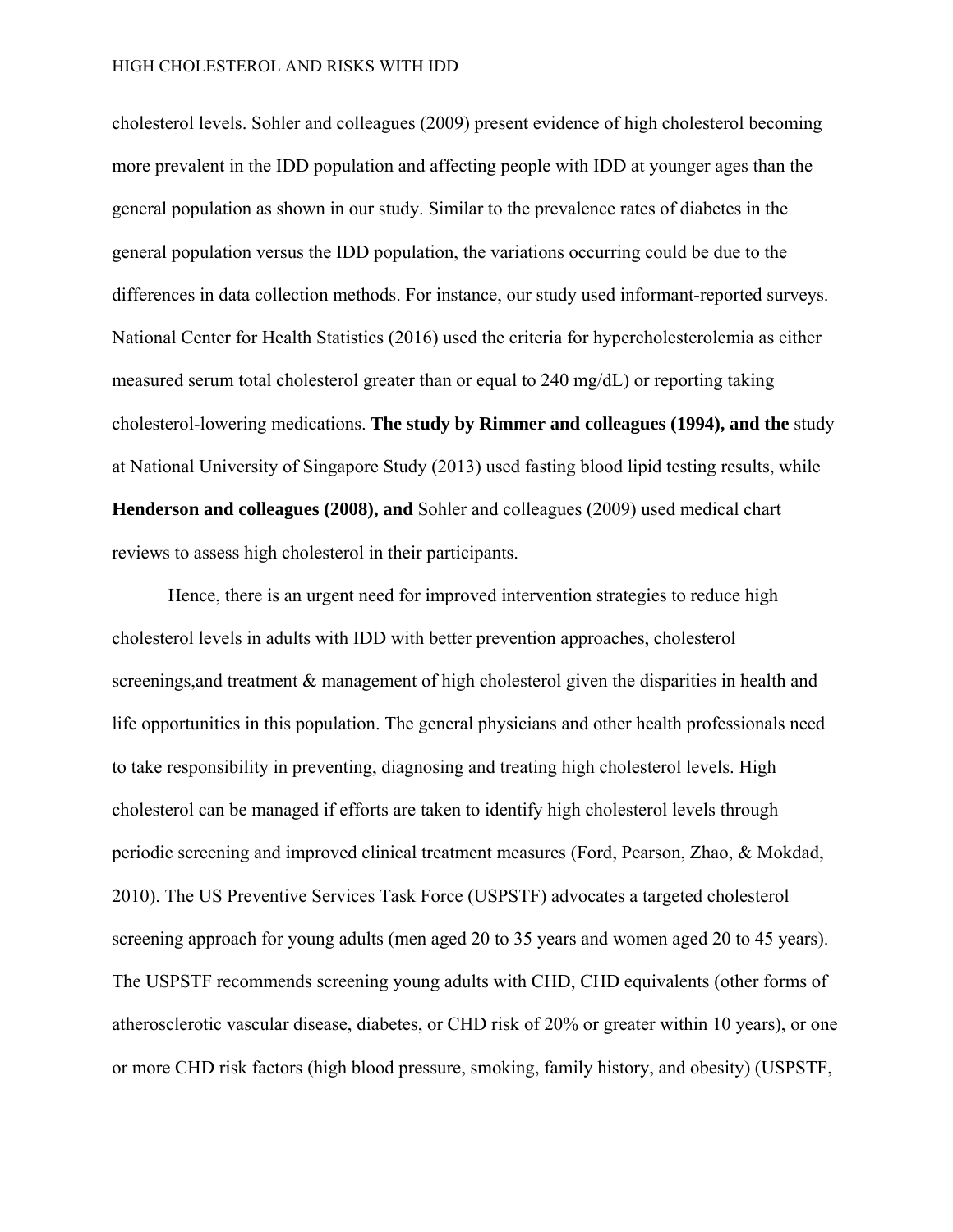2008). However, the adults who do not have CHD or CHD equivalent and may have high cholesterol would theoretically miss out on getting screened with this approach (Kuklina, Yoon, & Keenan, 2010). Additionally, there might be under-recognition of **cardiovascular disease (CVD)** risk factors such as high cholesterol levels because of under-utilization of health screening services in adults with IDD (Janicki et al., 2002). Therefore, the gap in screening among adults with IDD needs to be addressed. Future studies are needed to identify how cholesterol screening among adults with IDD can be included and improved upon in community settings.

Strengths of the present study are the large sample size and the wide range of demographic, health-and-function-related,,and socio-environmental factors included in the data collection as well as the use of GEE for the longitudinal analysis. The study's main limitation is the use of informant reports to measure physical inactivity and sedentary time, which is subject to recall bias and socially desirable answers. The fact that the definition of reported high cholesterol in the present study is based on the question asked to informants (whether the adult with IDD has high cholesterol based on a diagnosis from a doctor) rather than on objective measurements of biomarkers or medical records could also be a limitation of the study. Additionally, informant-reported high cholesterol could be under-reported, especially when the persons with IDD were not taking medication for it. We need to be cautious when interpreting these results as the measures were based on proxy reporting, which is not the ideal method to collect data on chronic health conditions. The recruitment and consent procedures could also have led to biases within this study. Furthermore, the sample was not representative of the US population in terms of ethnicity or race, which limits the generalizability to other subgroups with IDD.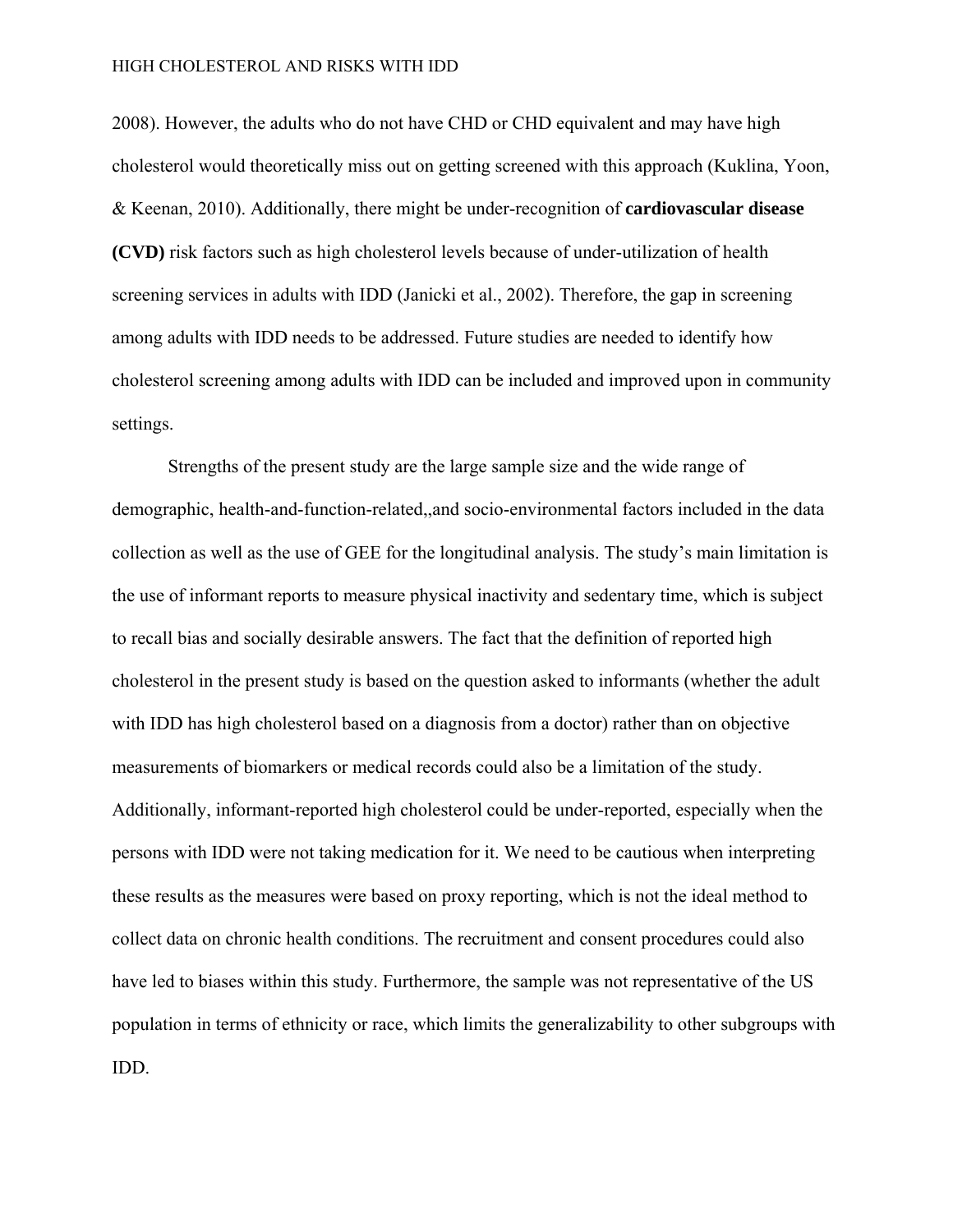# **Conclusion**

Prevalence of high cholesterol increases with age among adults with IDD. Adults with IDD who have diabetes and obesity may have a higher risk of developing high cholesterol which may cause heart disease. Obesity and diabetes are preventable through regular physical activity and healthy diets. However, further research studies are needed to advance our knowledge on the complex mechanisms behind the relationships between diabetes, obesity, high cholesterol and heart disease and pre-existing conditions of adults with IDD. Additionally, efforts to prevent and reduce high cholesterol in adults with IDD need to be taken by key stakeholders such as physicians, community service providers, caregivers and other health professionals. There is also a great need to improve and impart health education and health promotion strategies for adults with IDD to community personnel and caregivers.

## **References**

- Arnett, D. K., Jacobs, D. R., Luepker, R. V., Blackburn, H., Armstrong, C., & Claas, S. A. (2005). Twenty-year trends in serum cholesterol, hypercholesterolemia, and cholesterol medication use. *Circulation, 112*(25), 3884-3891.
- Baron, R. M., & Kenny, D. A. (1986). The moderator–mediator variable distinction in social psychological research: Conceptual, strategic, and statistical considerations. *Journal of personality and social psychology, 51*(6), 1173.
- Biswas, A., Shaherbano, S., & Hiremath, A. (2016). Obesity in people with intellectual disabilities. Retrieved from http://www.intellectualdisability.info/physical-health/obesityin-people-with-intellectual-disabilities
- Center for Disease Control and Prevention (2011). Vital signs: prevalence, treatment, and control of high levels of low-density lipoprotein cholesterol. United States, 1999–2002 and 2005–2008. *MMWR. 60*(4):109–14.
- Center for Disease Control and Prevention (2016). Cholesterol. Retrieved from https://www.cdc.gov/cholesterol/index.htm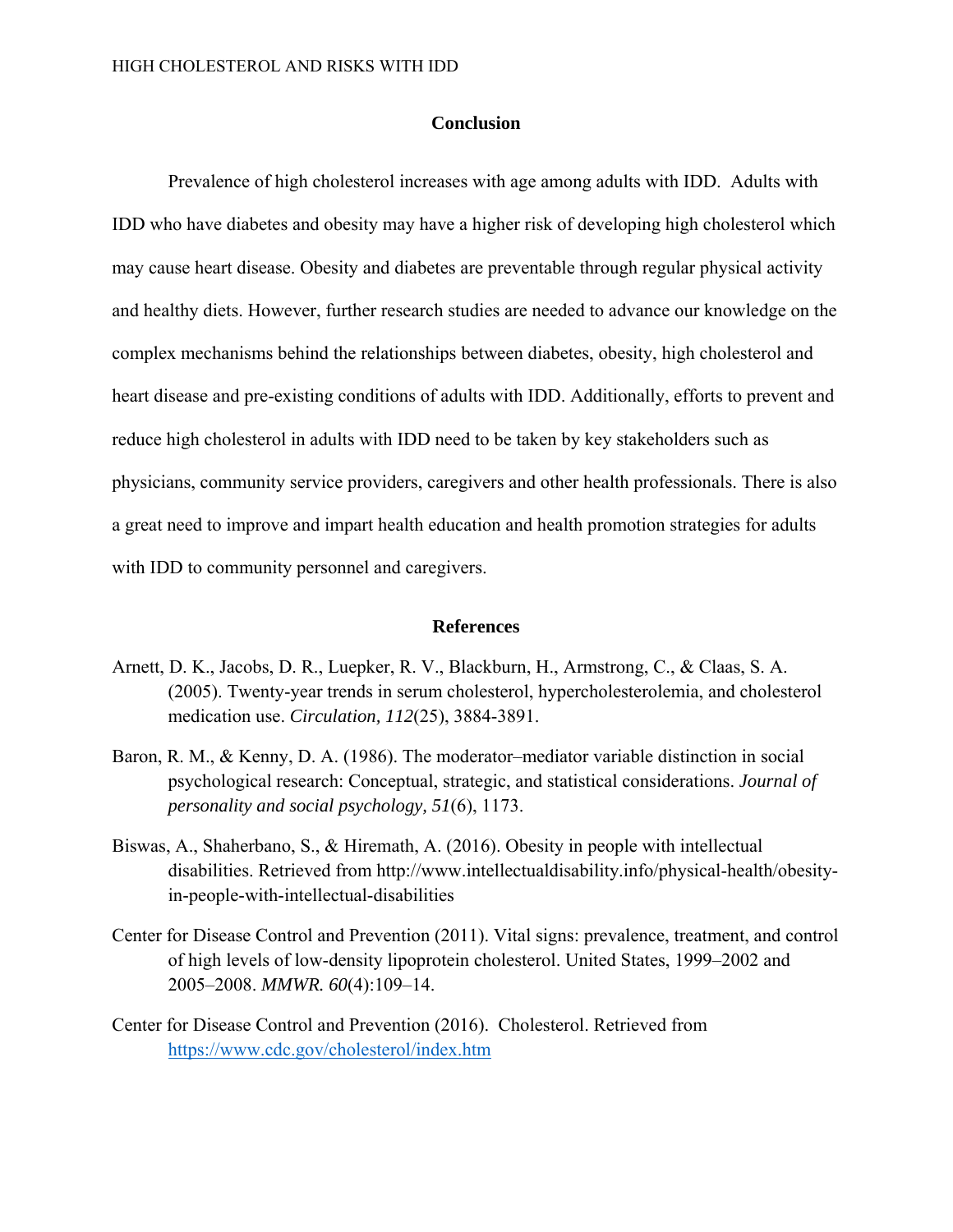- Cooper, S. A., Melville, C., & Morrison, J. (2004). People with intellectual disabilities: their health needs differ and need to be recognised and met. *BMJ: British Medical Journal*, *329*(7463), 414.
- de Winter, C. F., Magilsen, K.W., van Alfen, J. C., Penning, C., & Evenhuis, H. M. (2009). Prevalence of cardiovascular risk factors in older people with intellectual disability. *American journal on intellectual and developmental disabilities*, *114*(6), 427- 436.
- de Winter, C. F., Bastiaanse, L. P., Hilgenkamp, T. I. M., Evenhuis, H. M., & Echteld, M. A. (2012a). Cardiovascular risk factors (diabetes, hypertension, hypercholesterolemia and metabolic syndrome) in older people with intellectual disability: results of the HA-ID study. *Research in Developmental Disabilities*, *33*(6), 1722-1731.
- de Winter C. F., Bastiaanse L., Hilgenkamp T. I. M., Evenhuis H. M., & Echteld M. A. (2012b) Overweight and obesity in older people with intellectual disability. *Research in Developmental Disabilities, 33*(2), 398–405.
- de Winter, C. F., Hermans, H., Evenhuis, H. M., & Echteld, M. A. (2015). Associations of symptoms of anxiety and depression with diabetes and cardiovascular risk factors in older people with intellectual disability. *Journal of Intellectual Disability Research, 59*(2), 176- 185.
- Ford, E. S., Li, C., Pearson, W. S., Zhao, G., & Mokdad, A. H. (2010). Trends in hypercholesterolemia, treatment and control among United States adults. *International journal of cardiology, 140*(2), 226-235.
- **Henderson, C. M., Robinson, L. M., Davidson, P. W., Haveman, M., Janicki, M. P., & Albertini, G. (2008). Overweight status, obesity, and risk factors for coronary heart disease in adults with intellectual disability.** *Journal of Policy and Practice in Intellectual Disabilities, 5***(3), 174-177.**
- Hsieh, K., Rimmer, J., & Heller, T. (2012). Prevalence of falls and risk factors in adults with intellectual disability. *American Journal on Intellectual and Developmental Disabilities, 117*(6), 442-454. doi:10.1352/1944-7558-117.6.442
- Hsieh, K., Rimmer, J. H., & Heller, T. (2014). Obesity and associated factors in adults with intellectual disabilities. *Journal of Intellectual Disability Research, 58*(9), 851-863.
- Hyre, A. D., Muntner, P., Menke, A., Raggi, P., & He, J. (2007). Trends in ATP-III-defined high blood cholesterol prevalence, awareness, treatment and control among US adults. *Annals of epidemiology*, *17*(7), 548-555.
- Janicki, M. P., Davidson, P. W., Henderson, C. M., McCallion, P., Taets, J. D., Force, L. T., ... & Ladrigan, P. M. (2002). Health characteristics and health services utilization in older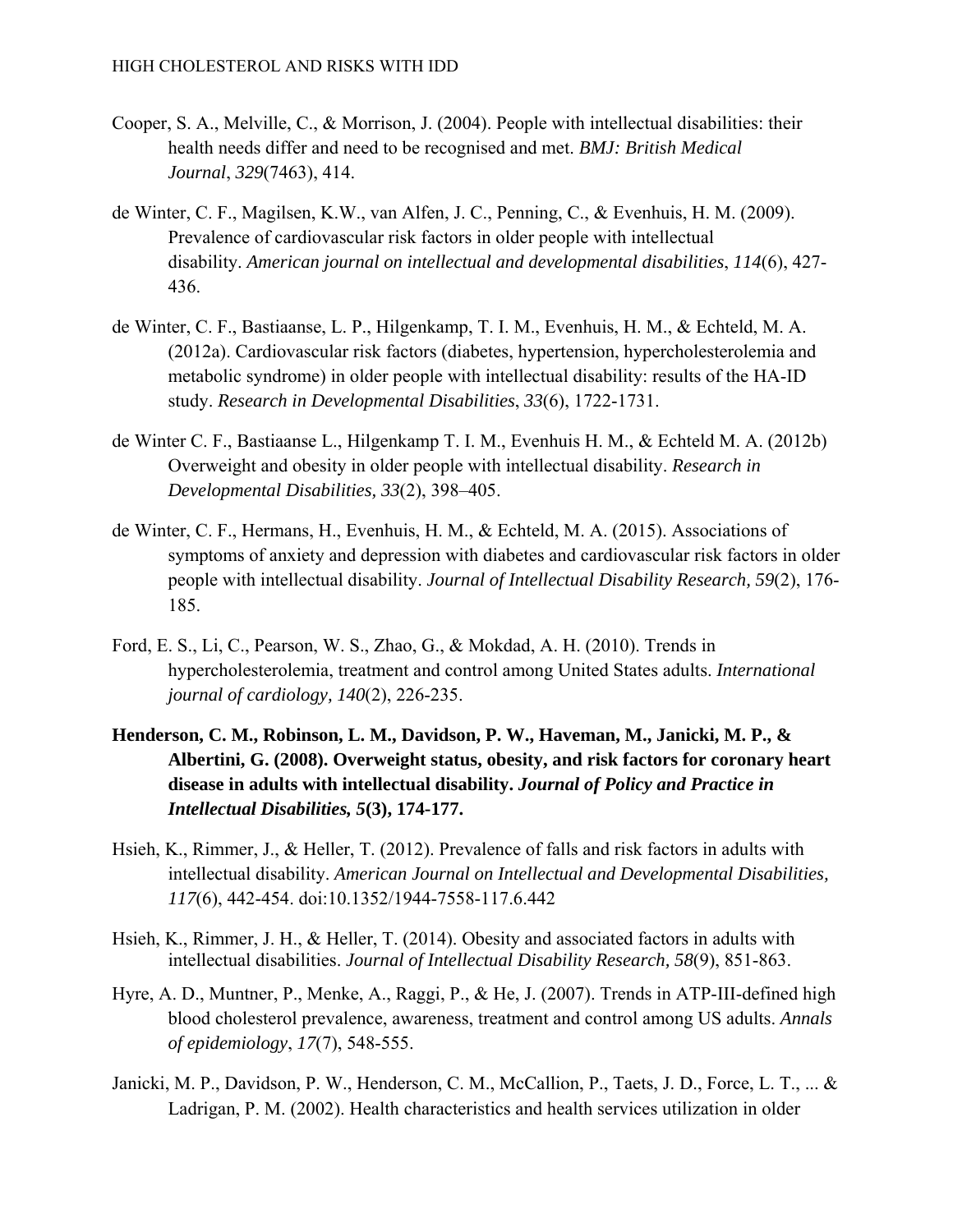adults with intellectual disability living in community residences. *Journal of Intellectual Disability Research*, *46*(4), 287-298.

- Kuklina, E. V., Yoon, P. W., & Keenan, N. L. (2010). Prevalence of coronary heart disease risk factors and screening for high cholesterol levels among young adults, United States, 1999–2006. *The Annals of Family Medicine, 8*(4), 327-333.
- MacRae, S., Brown, M., Karatzias, T., Taggart, L., Truesdale-Kennedy, M., Walley, R., ... & Davies, M. (2015). Diabetes in people with intellectual disabilities: A systematic review of the literature. *Research in developmental disabilities, 47*, 352-374. doi: 10.1016/j.ridd.2015.10.003
- Mayo Clinic (2016). High cholesterol. Retrieved from http://www.mayoclinic.org/diseasesconditions/high-blood-cholesterol/symptoms-causes/dxc-20181874
- McVilly, K., McGillivray, J., Curtis, A., Lehmann, J., Morrish, L., & Speight, J. (2014). Diabetes in people with an intellectual disability: a systematic review of prevalence, incidence and impact. *Diabetic Medicine*, *31*(8), 897-904.
- National Center for Health Statistics US. (2016). Health, United States, 2016: with chartbook on long-term trends in health.
- National University of Singapore (2013). Intellectually disabled 'more disease-prone'. Retrieved from http://newshub.nus.edu.sg/news/1303/PDF/DISABLED-st-9mar-pB23.pdf
- New York State Department of Health (2016) Cardiovascular disease risk factors. Retrieved from https://www.health.ny.gov/diseases/cardiovascular/heart\_disease/risk\_factors.htm
- Reichard, A., & Stolzle, H. (2011). Diabetes among adults with cognitive limitations compared to individuals with no cognitive disabilities. *Intellectual and developmental disabilities, 49*(3), 141-154.
- Rey-Conde, T. F., & Lennox, N. G. (2007). Delivering diabetes care to people with intellectual disability. *Diabetes Voice*, *52*(2), 16-18.
- **Rimmer, J. H., Braddock, D., & Fujiura, G. (1994). Cardiovascular risk factor levels in adults with mental retardation.** *American Journal on Mental Retardation, 98***(4), 510- 518.**
- Rimmer, J. H., & Yamaki, K. (2006). Obesity and intellectual disability. *Developmental Disabilities Research Reviews*, *12*(1), 22-27.
- Rosinger, A., Carroll, M. D., Lacher, D., & Ogden, C. (2017). Trends in total cholesterol, triglycerides, and low-density lipoprotein in US adults, 1999-2014. *Journal of the American Medical Association Cardiology, 2*(3), 339-341.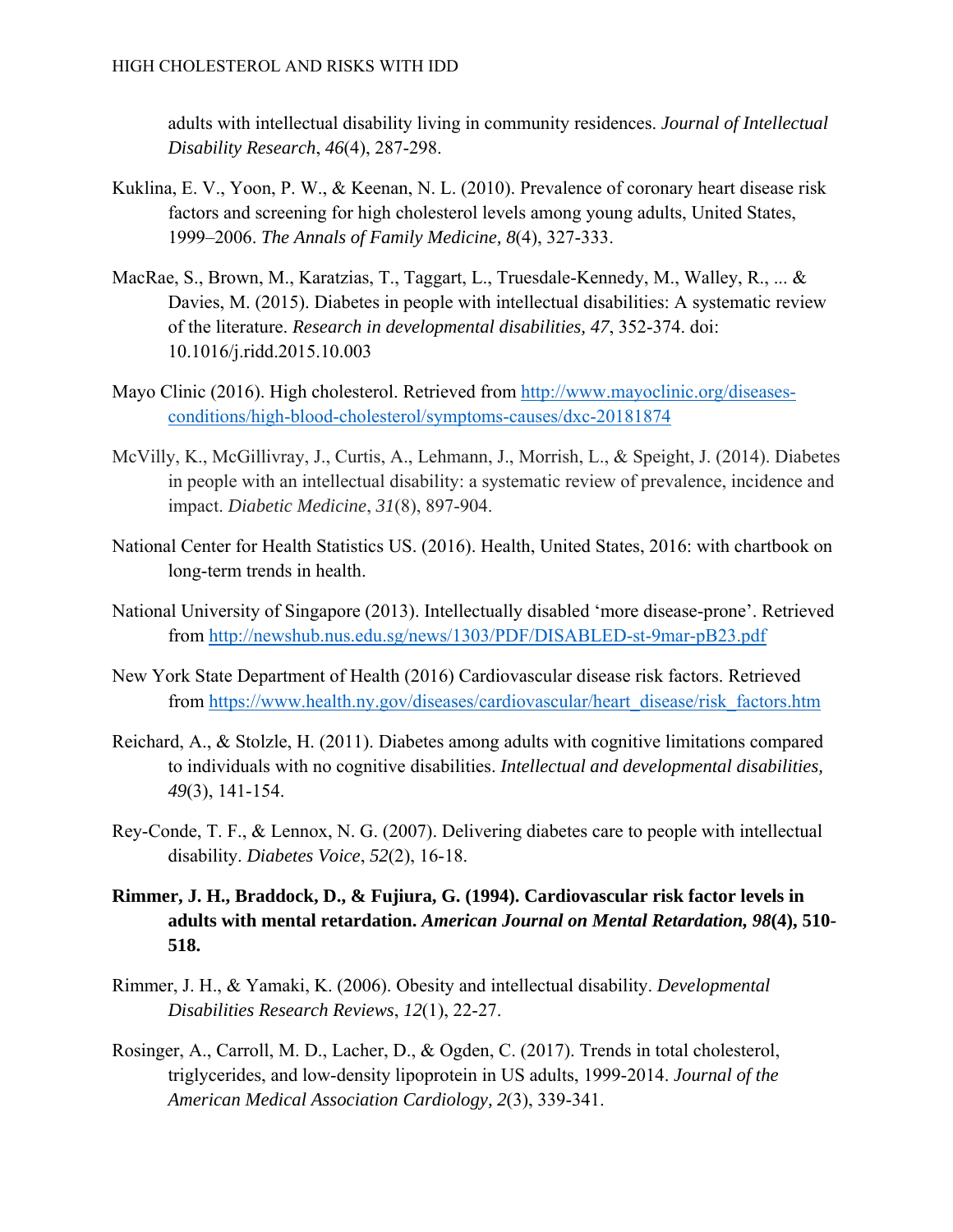- Sobel, M. E. (1982). Asymptotic confidence intervals for indirect effects in structural equation models. *Sociological methodology, 13*, 290-312.
- Sohler, N., Lubetkin, E., Levy, J., Soghomonian, C., & Rimmerman, A. (2009). Factors associated with obesity and coronary heart disease in people with intellectual disabilities. *Social work in health care, 48*(1), 76-89.
- U.S. Preventive Services Task Force. (2008). Screening for Lipid Disorders in Adults, Summary of Recommendations. Retrieved from http://www.ahrq.gov/clinic/USpstf/uspschol.htm
- Williams, L. (2002). Third report of the National Cholesterol Education Program (NCEP) expert panel on detection, evaluation, and treatment of high blood cholesterol in adults (Adult Treatment Panel III) final report. *Circulation, 106*(25), 3143-3143.
- World Health Federation (2017). Cholesterol. Retrieved from http://www.world-heartfederation.org/cardiovascular-health/cardiovascular-disease-risk-factors/cholesterol/
- Yamaki K. (2005) Body weight status among adults with intellectual disability in the community. *Mental Retardation 43*(1), 1–10.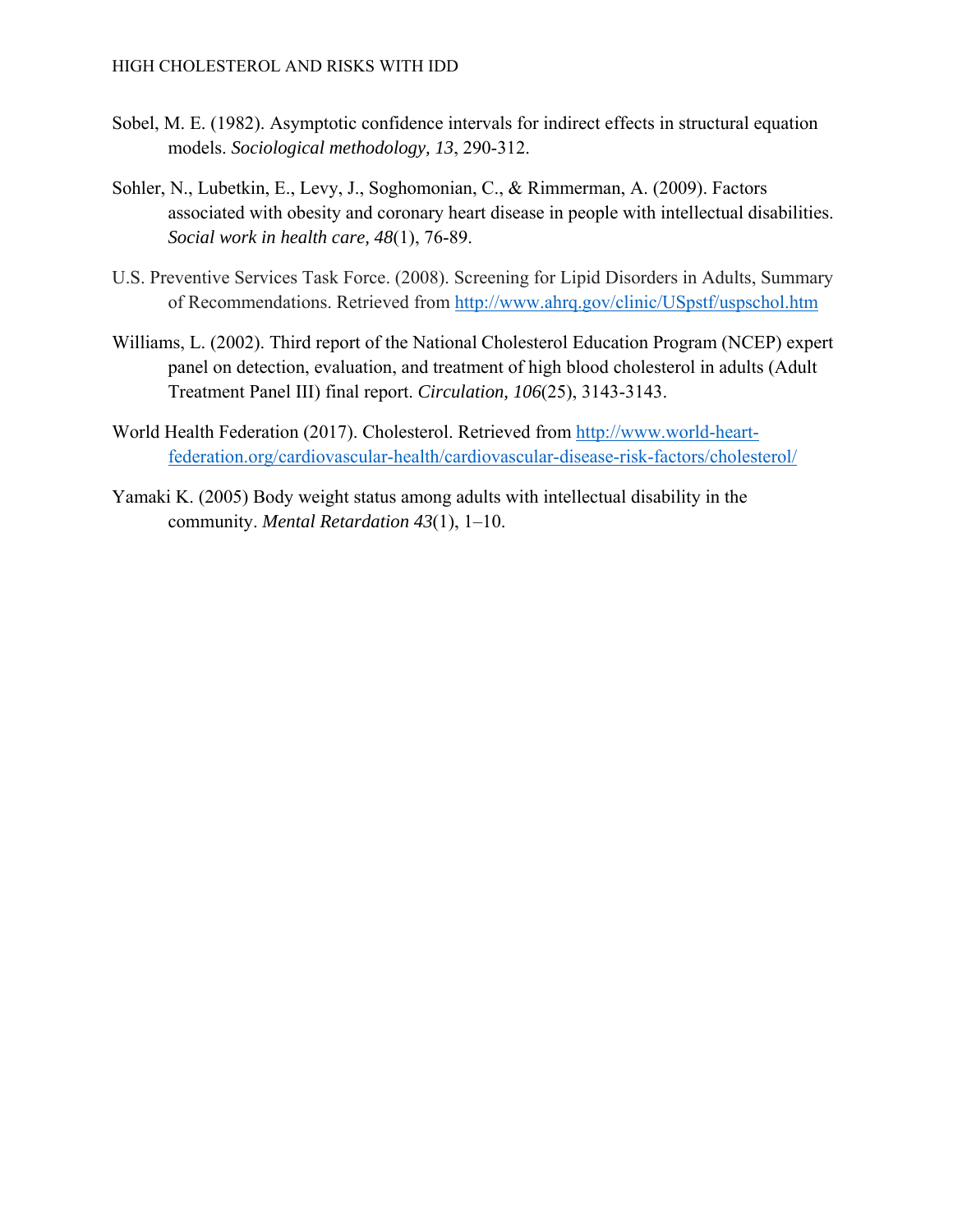|                     | Total<br>$(N=1,618)$ | High cholesterol<br>$(n=227)$ |               | $\chi$ 2ort |
|---------------------|----------------------|-------------------------------|---------------|-------------|
|                     |                      | Mean                          | <b>SD</b>     |             |
| Age                 | 46.42                | 46.42                         | 15.01         | $-9.59***$  |
|                     | N                    | N                             | $\frac{0}{0}$ |             |
| Age groups          |                      |                               |               | $77.21***$  |
| $18-44$ years       | 1,109                | 104                           | 9.38          |             |
| $45-64$ years       | 439                  | 96                            | 21.87         |             |
| $\geq 65$ years     | 70                   | 27                            | 38.57         |             |
| <b>Sex</b>          |                      |                               |               | 1.00        |
| Male                | 892                  | 123                           | 13.79         |             |
| Female              | 726                  | 104                           | 14.33         |             |
| Diagnostic group    |                      |                               |               | 6.79        |
| ID only and others  | 745                  | 114                           | 15.30         |             |
| Autism              | 181                  | 17                            | 9.39          |             |
| Cerebral Palsy      | 189                  | 21                            | 11.11         |             |
| Down syndrome       | 372                  | 43                            | 11.56         |             |
| Level of ID         |                      |                               |               | 3.10        |
| Borderline          | 201                  | 29                            | 14.43         |             |
| Mild or moderate    | 848                  | 115                           | 13.56         |             |
| Severe or profound  | 132                  | 11                            | 8.33          |             |
| Residence           |                      |                               |               | 32.39***    |
| Own home            | 455                  | 80                            | 17.58         |             |
| Family home         | 872                  | 88                            | 10.09         |             |
| Foster/group home   | 220                  | 52                            | 23.64         |             |
| Obesity             |                      |                               |               | 22.51***    |
| Yes                 | 578                  | 112                           | 19.38         |             |
| N <sub>0</sub>      | 945                  | 101                           | 10.69         |             |
| Diabetes            |                      |                               |               | 69.15***    |
| Yes                 | 115                  | 46                            | 40.00         |             |
| N <sub>0</sub>      | 1,502                | 181                           | 12.05         |             |
| Physical inactivity |                      |                               |               | $7.53**$    |
| Yes                 | 448                  | 80                            | 17.86         |             |
| No                  | 1,170                | 147                           | 12.56         |             |

Table 1. Prevalence of Reported High Cholesterol by Participant characteristics at Baseline

Note. \* p<0.05, \*\* p<0.01, \*\*\* p<0.001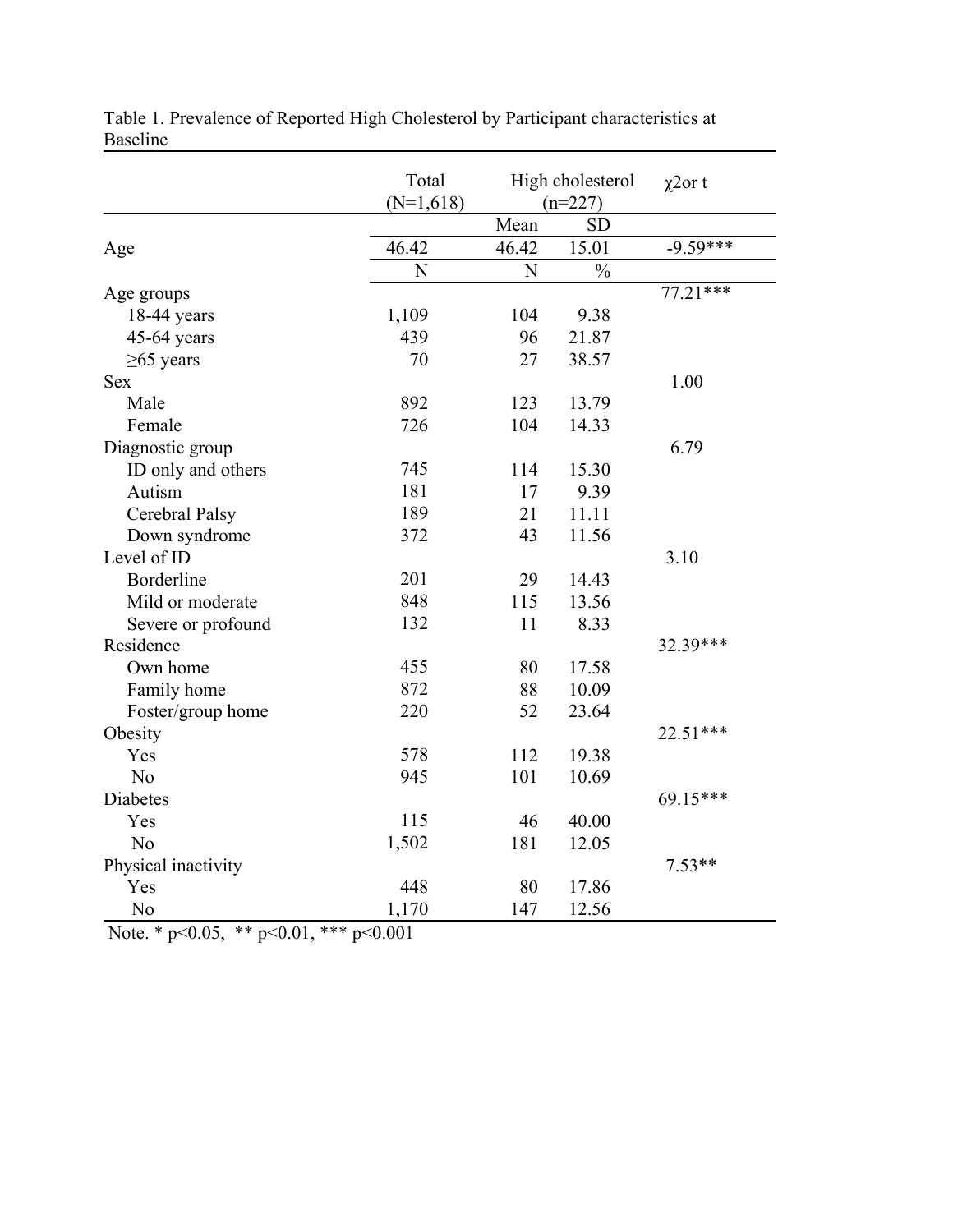| Variable                  | N   | Year 1 | Year 2 | Year 3 | Year 5 | Cochrane-<br>Armitage<br>trend test<br>p value |
|---------------------------|-----|--------|--------|--------|--------|------------------------------------------------|
|                           |     | $\%$   | %      | $\%$   | $\%$   |                                                |
| Outcome                   |     |        |        |        |        |                                                |
| Reported High cholesterol | 784 | 12.2   | 14.7   | 15.5   | 16.0   | 0.0310                                         |
| Modifiable risk factors   |     |        |        |        |        |                                                |
| Obesity                   | 703 | 24.1   | 24.4   | 26.5   | 25.0   | 0.3513                                         |
| <b>Diabetes</b>           | 784 | 5.7    | 6.2    | 6.2    | 7.3    | 0.2037                                         |
| Physical inactivity       | 644 | 28.3   | 29.2   | 28.9   | 32.0   | 0.1766                                         |

Table 2. Prevalence of predictor and outcome variables over time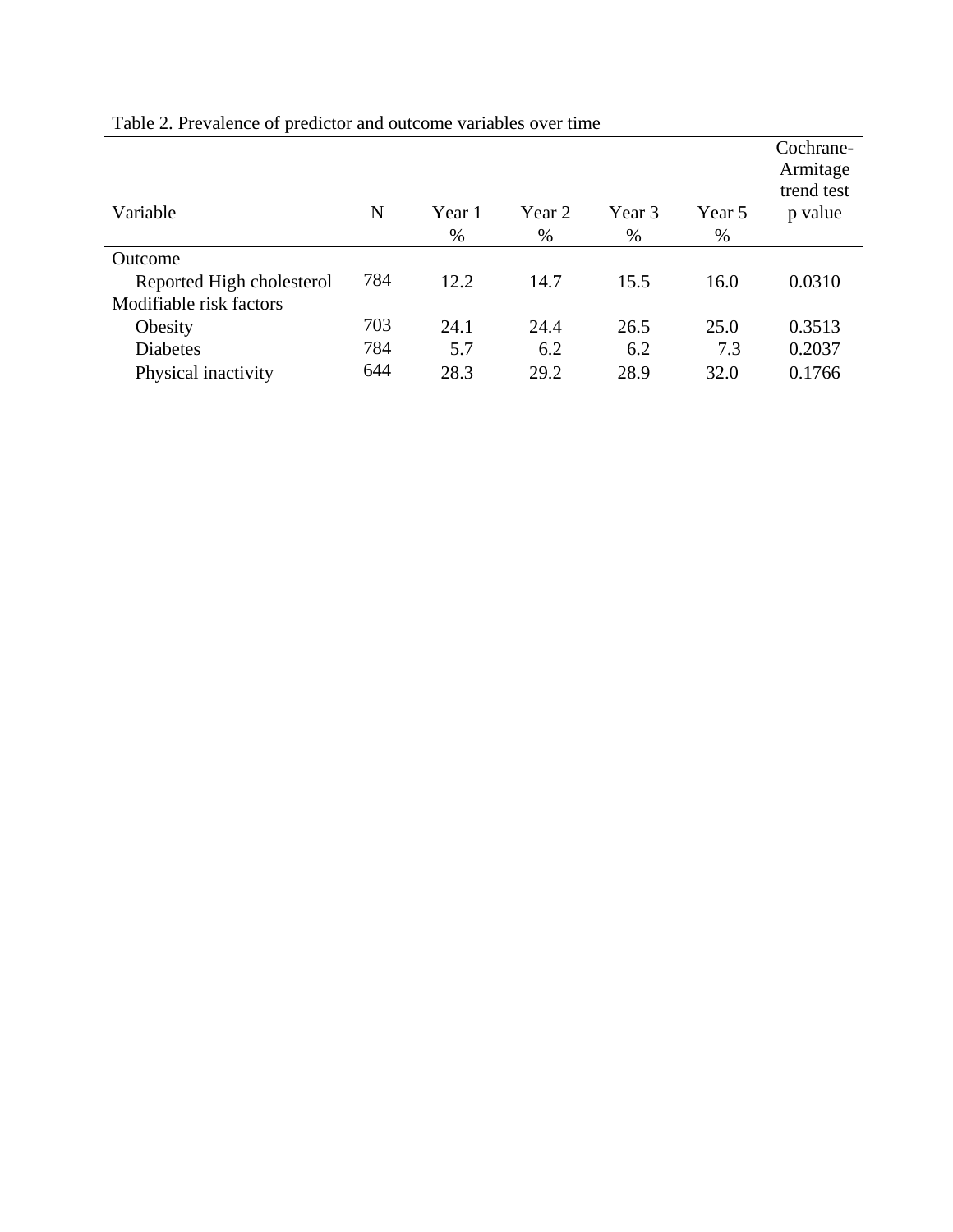| Table 3. Factors associated with Reported High Cholesterol using GEE model |             |           |               |          |  |
|----------------------------------------------------------------------------|-------------|-----------|---------------|----------|--|
|                                                                            | M Dependent |           |               |          |  |
| Variable                                                                   | <b>OR</b>   | <b>SE</b> | 95% CI        | p value  |  |
| Age group                                                                  |             |           |               |          |  |
| 18-44 years $(ref)$                                                        |             |           |               |          |  |
| $45-64$ years                                                              | 1.10        | 0.02      | 1.06-1.14     | < 0.0001 |  |
| $\geq 65$ years                                                            | 1.30        | 0.04      | 1.19-1.41     | < 0.0001 |  |
| Sex (Male)                                                                 | 1.00        | 0.02      | $0.97 - 1.03$ | 0.799    |  |
| Residence                                                                  |             |           |               |          |  |
| Own home (ref)                                                             |             |           |               |          |  |
| Family home                                                                | 0.97        | 0.02      | $0.94 - 1.01$ | 0.120    |  |
| Foster/group home                                                          | 1.02        | 0.02      | $0.99 - 1.06$ | 0.203    |  |
| Obesity                                                                    | 1.07        | 0.01      | $1.04 - 1.10$ | < 0.0001 |  |
| Diabetes                                                                   | 1.21        | 0.04      | $1.13 - 1.31$ | < 0.0001 |  |
| Physical inactivity                                                        | 1.00        | 0.01      | $0.98 - 1.03$ | 0.918    |  |
| time                                                                       | 1.00        | 0.01      | $0.99 - 1.01$ | 0.404    |  |
| QIC                                                                        |             |           | 3732.02       |          |  |

Table 3. Factors associated with Reported High Cholesterol using GEE model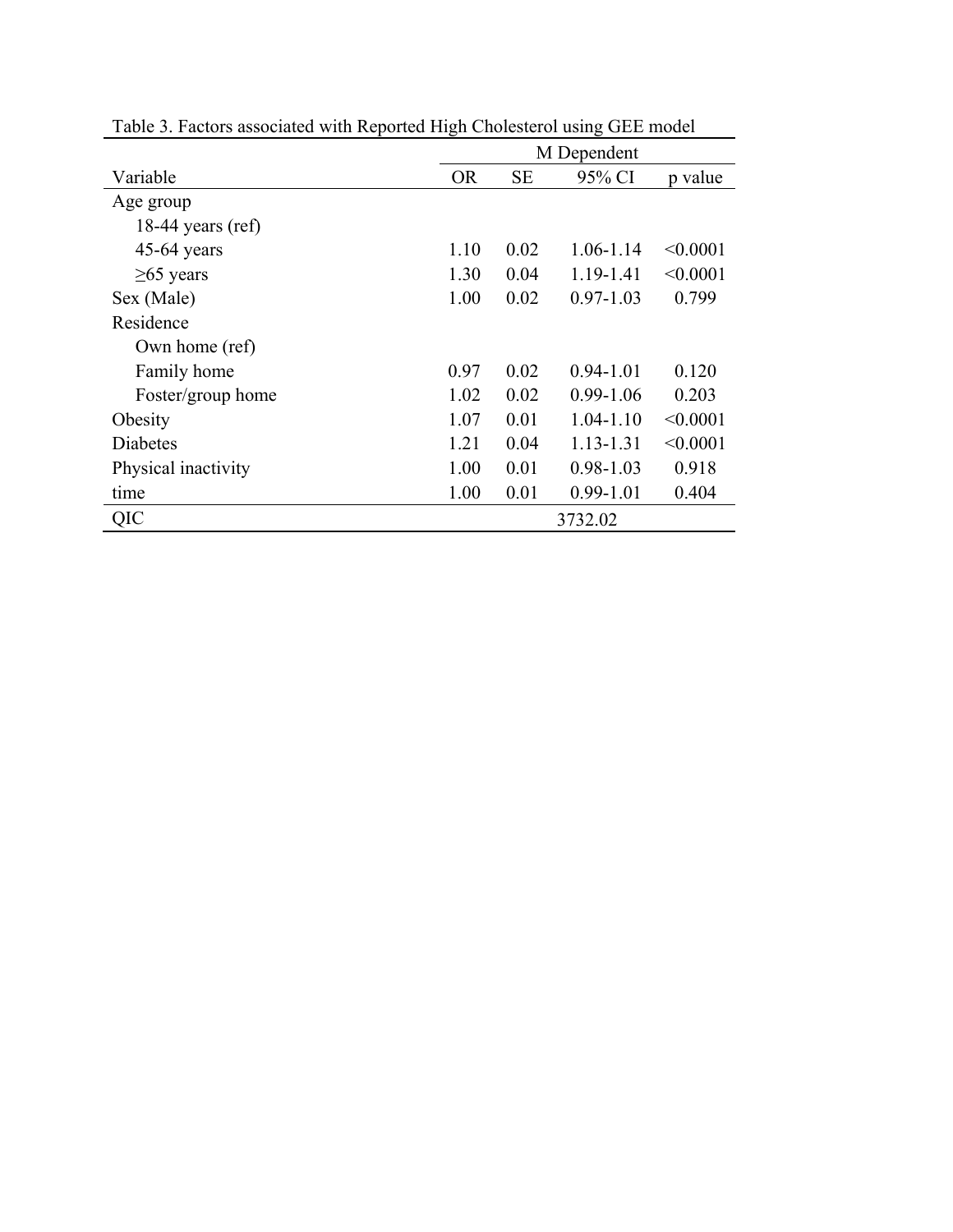| vasemie                                   |                |              |         |          |
|-------------------------------------------|----------------|--------------|---------|----------|
|                                           | Unstandardized | Standardized |         |          |
|                                           | B              | SE B         | b       | P        |
| Step1 - Obesity->High cholesterol         |                |              |         |          |
| Obesity                                   | 0.08689        | 0.01819      | 0.12157 | < 0.0001 |
| Step2 - Obesity-> Diabetes                |                |              |         |          |
| Obesity                                   | 0.07493        | 0.0136       | 0.13989 | < 0.0001 |
| Step3- Obesity Diabetes->High cholesterol |                |              |         |          |
| Obesity                                   | 0.06599        | 0.01797      | 0.09233 | 0.0002   |
| <b>Diabetes</b>                           | 0.27891        | 0.03355      | 0.20903 | < 0.0001 |
|                                           |                |              |         |          |
| Test for significance of mediator:        | 4.56961        |              |         |          |
| % total effects explained by mediator:    | 24.1%          |              |         |          |
| Direct effect                             | 0.09233        |              |         |          |
| Indirect effect                           | 0.02924        |              |         |          |
| Total effect                              | 0.12157        |              |         |          |

Table 4. Mediator effect of diabetes on association of obesity and reported high cholesterol at  $\frac{1}{2}$  baseline